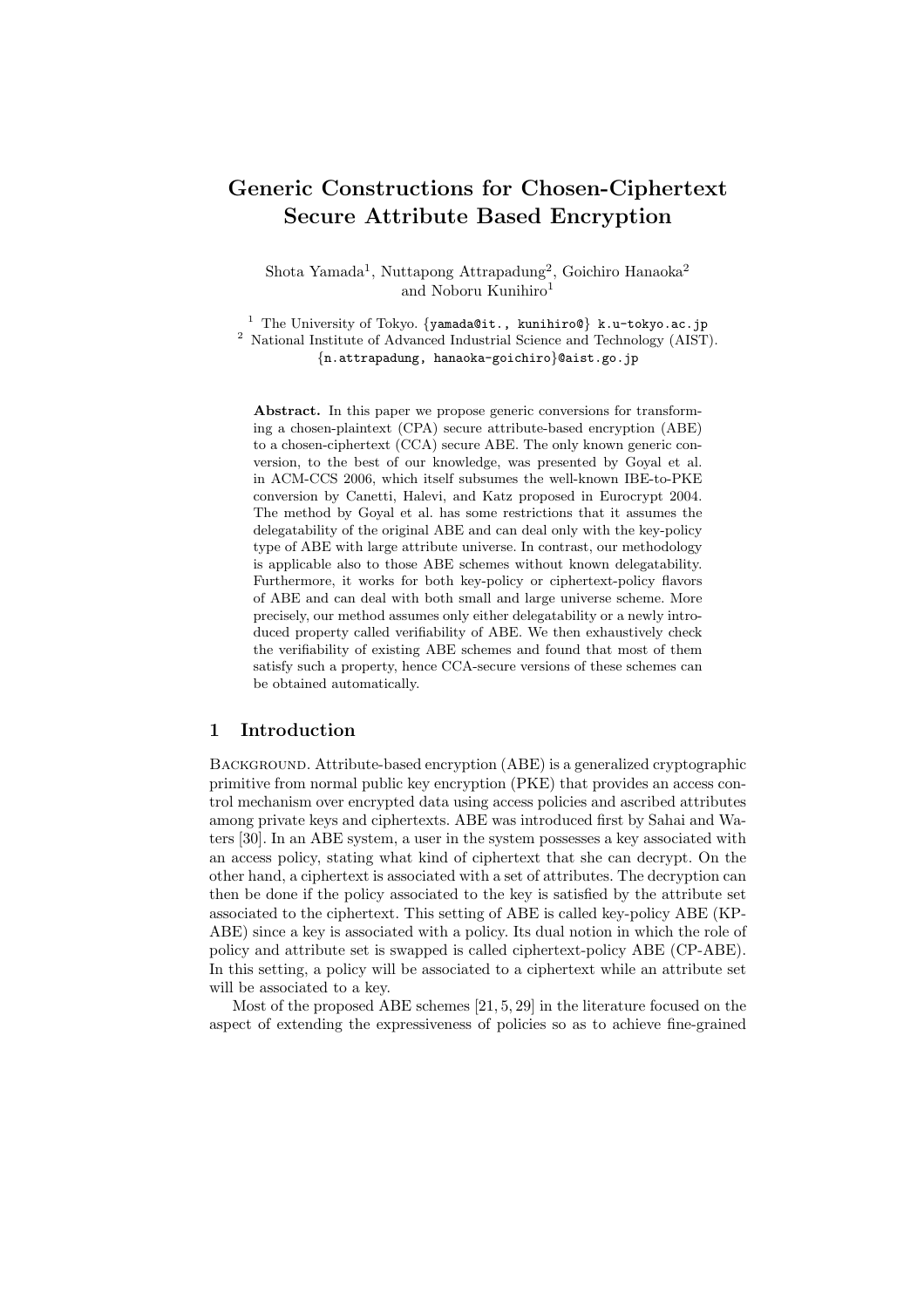access control (see below). Some other schemes focused on extending to the multi-authority setting [13, 14, 3, 25], while the most recent achievements in this research area were the schemes that attain adaptive security [26, 28].

In this paper we focus on another important issue namely the aspect of attaining security against chosen-ciphertext attack (CCA) for ABE in the standard model. The first CCA-secure KP-ABE has already appeared in the seminal paper for the first expressive KP-ABE scheme by Goyal et al. [21]. Their CCA-secure scheme extends the methodology of converting any identity-based encryption (IBE) scheme to CCA-secure PKE scheme Canetti, Halevi, and Katz [12]. Such a technique relies on delegatability, which is the property that allows using a key of one policy A to construct a key for another policy A *′* that is more restricted than A. Their construction is generic: it is a conversion that transforms any CPA-secure KP-ABE with delegation to a CCA-secure one. For the case of CCA-secure CP-ABE, Bethencourt, Sahai, and Waters [5] mentioned that a similar methodology can be used but they omitted to describe the details. We note that [5] also uses another method for their CCA-secure CP-ABE namely the Fujisaki-Okamoto conversion [18] but this can be proven only in the random oracle model. Some specific CCA-secure construction for CP-ABE with only AND-gates was proposed in [15].

To the best of our knowledge, the only generic and standard-model construction for CCA-secure ABE available in the literature is the aforementioned one by Goyal et al. [21]. The scheme works for the key-policy flavor and can deal only with the scheme for a large attribute universe. It works roughly as follows. To encrypt to an attribute set *S*, Bob first generates a signing and verification key pair (*sk, vk*) of a one-time signature scheme. Bob then constructs a ciphertext for  $S \cup \{vk\}$  of the original scheme, where  $vk$  is treated as a dummy attribute, and signs this with *sk*. Upon receiving, Alice checks the validity of signature and then delegates her key from policy  $\mathbb A$  to policy  $\mathbb A$  AND  $vk$ . Alice then uses the latter key to decrypt the ciphertext.

OUR CONTRIBUTIONS. We propose eight generic conversions that transform CPA-secure ABE to CCA-secure ABE. The eights conversions comprise all the combinations by three categorization: (1) whether we consider CP-ABE or KP-ABE, (2) the original scheme deals with a small or large universe of attributes, and (3) the conversion uses which methodology out of two that we propose. One methodology is based on delegatability of ABE, while the other is based on a new property called verifiability of ABE. The former methodology is a reminiscent of the method by Goyal et al. [21] as described above. On the other hand, the latter can be considered as its "dual". Roughly speaking, while the delegatabilitybased method utilizes the AND functionality of ABE, the new verifiability-based method uses the or functionality.

Before moving further, we point out an apparent strength of our thesis: one methodology has an advantage over the other in the sense that it requires only either one of the two additional properties. The new verifiability-based one does not require delegatability of ABE. It thus applies to those ABE without known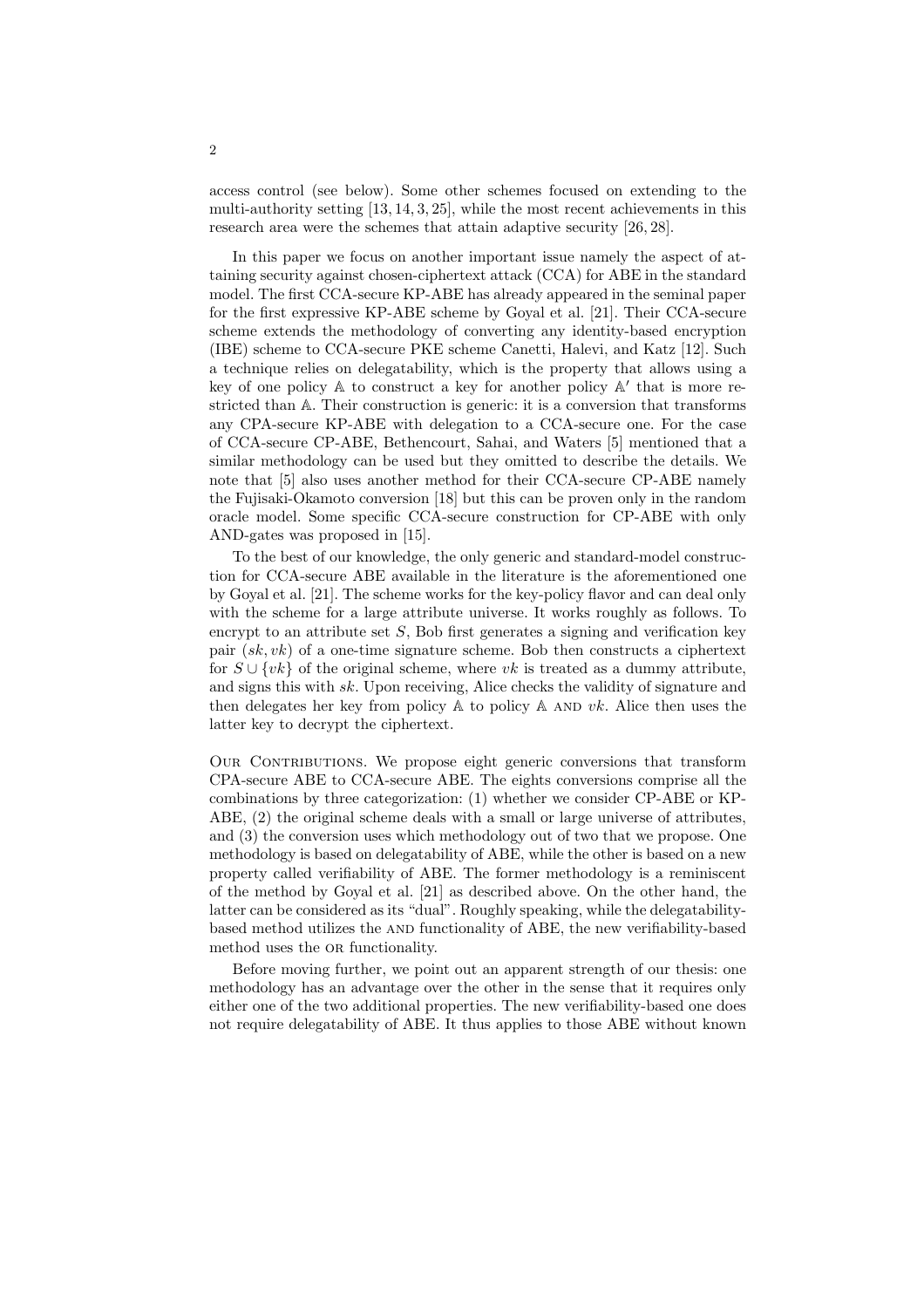delegation, such as the linear secret sharing based KP-ABE of Goyal et al. [21] and non-monotonic KP-ABE of Ostrovsky et al. [29] for instances.

Another advantage is that our methodology is generic: it converts the underlying CPA-secure ABE in the black-box manner. Readers who are familiar with ABE may argue that CCA-secure version of any ABE can be rather easy to construct since, to the best of our knowledge, all the available schemes so far were based on bilinear pairing and with this tool there are some well-known, but specific, techniques such as [12, 9] (in the context of IBE) to attain CCA security. However, using such specific techniques requires researchers to construct and prove the security individually each time a new ABE is proposed, which is not quite convenient. Besides, we believe that some new ABE which is not based on pairing will be proposed in the future.

Our Approach. The new verifiability-based method works roughly as follows. We briefly describe here for the case of KP-ABE (with a large universe). The scheme is indeed similar to the aforementioned method, where Bob encrypts to *S ∪ {vk}*, while Alice holds a key for a policy A, with the only difference in decryption algorithms. Instead of delegating the key, Alice will use the verifiability to check a kind of well-formed-ness of ciphertext before decrypting. Such a verifiability allows to check whether a ciphertext will decrypt to the same result when using either a key for policy A or a key for the singleton policy *{{vk}}*. The latter key will be used only in the proof. The ability to use either key to decrypt can be considered intuitively as an (implicit) or functionality. For the case of CP-ABE, the utilization of or will become more clear: there, we explicitly use a policy of the form A or *vk*.

The use of or and some form of verifiability to attain CCA security can be traced back to the classic Naor-Yung two-key paradigm [27] in the context of CCA-secure PKE. However, their scheme poses a strong requirement: the existence of non-interactive zero knowledge proofs, and thus, enhanced trapdoor permutations. In contrast, our newly defined verifiability for ABE is indeed quite a weak requirement. Regarding this, we show the gap between our verifiability and the commonly defined public verifiability. Furthermore, for pairing-based schemes, the verifiability comes for almost free in many schemes.

Finally, we note that the described methods assume that the original ABE can deal with large universe (super-polynomial size). This is since we have to treat *vk* as dummy attributes. In our methodology, we further propose how to deal with small universe schemes by introducing a twist similar to the well-known technique by Dwork, Dolev, and Naor [17] (in the context of PKE).

Related Works on ABE. ABE was first introduced by Sahai and Waters [30] in the context of a generalization of IBE called Fuzzy IBE, which is an ABE that allows only single threshold access structures. The first KP-ABE scheme that allows any monotone access structures was proposed by Goyal et al. [21]. The first such CP-ABE scheme which allows the same expressiveness was proposed by Bethencourt, Sahai, and Waters [5], albeit the security of their scheme was only proved in the generic bilinear group model. Ostrovsky, Sahai, and Waters [29] then subsequently extended both schemes to handle also any non-monotone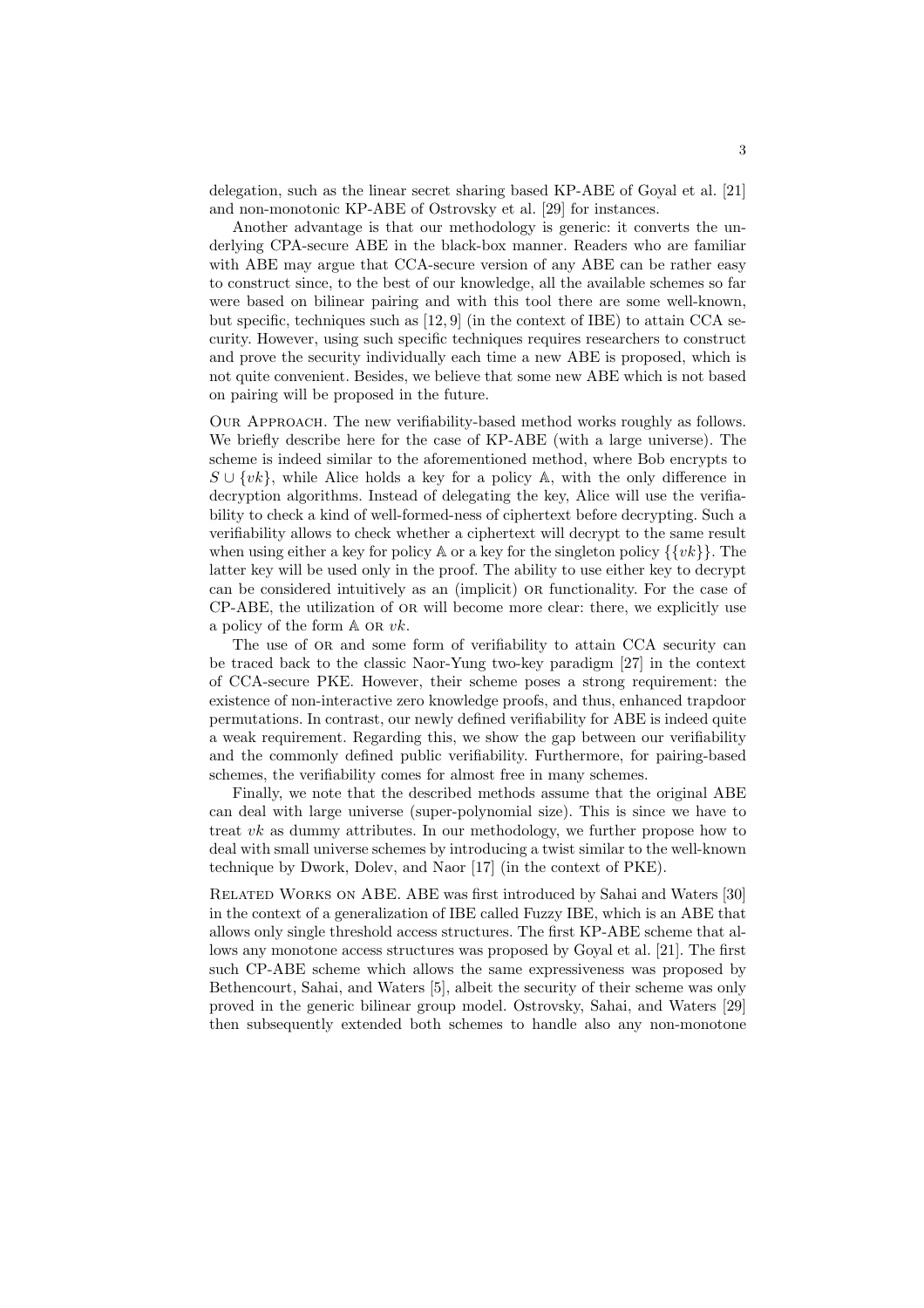structures. Towards constructing a CP-ABE in the standard model, Cheung and Newport [15] proposed a CP-ABE scheme that allows only AND gate, while Goyal et al. [20] proposed a CP-ABE scheme which allows only a-priori bounded size of gates (bounded CP-ABE). Waters [31] then proposed the first fully expressive CP-ABE in the standard model. Herranz et al. [23] proposed the first constant-size ciphertext scheme for CP-ABE allowing threshold gates. Recently, Attrapadung and Libert [1] proposed the first fully expressive KP-ABE with constant-size ciphertexts. All of these works were limited to deal with selective adversaries [11, 6] until only two recent works by Lewko et al. [26] and Takashima and Okamoto [28], where they obtained adaptively secure ABE schemes. The aforementioned ABE schemes deal only with single authority, which is the setting that we focus here as well. Some extensions to multi-authority schemes were considered in [13, 14, 3, 25]. It is also worth mentioning that dual-policy ABE, which is a combination of the mentioned two flavors of ABE, was proposed in [2].

Organization of the Paper. In the rest of this paper, we first give syntax and security notion of FE in Sec. 2, give the definition of verifiability and delegatability of FE in Sec. 3, show our general construction in Sec. 4, prove the security of our constructions for the case of CP-ABE in Sec. 5, 6, show instantiations of our generic construction in Sec. 7, show that our definition of verifiability is strictly weaker notion than usual public verifiability in Sec. 8.

# **2 Definitions**

We capture notions of CP-ABE and KP-ABE by providing a unified definition and security notion for functional encryption<sup>3</sup> here and then instantiating to both primitives in the next subsection.

#### **2.1 Syntax and Security Definition for Functional Encryption**

SYNTAX. Let  $R: \Sigma_k \times \Sigma_e \rightarrow \{0,1\}$  be a boolean function where  $\Sigma_k$  and  $\Sigma_e$ denote "key attribute" and "ciphertext attribute" spaces. A functional encryption (FE) scheme for *R* consists of the following algorithms: **Setup**, **KeyGen**, **Encrypt**, **Decrypt**.

- **Setup**( $\lambda$ , des)  $\rightarrow$  (*PK, MSK*): The setup algorithm takes as input a security parameter  $\lambda$  and a scheme description des and outputs a public key  $PK$  and a master secret key *MSK*.
- **KeyGen**( $MSK, PK, X$ )  $\rightarrow SK_X$ : The key generation algorithm takes in the master secret key *MSK*, the public key *PK*, and a key attribute  $X \in \Sigma_k$ . It outputs a private key *SKX*.
- **Encrypt** $(PK, M, Y) \rightarrow CT$ **:** The encryption algorithm takes as input a public key *PK*, the message *M*, and a ciphertext attribute  $Y \in \Sigma_e$ . It will output a ciphertext *CT*. We assume that *Y* is implicitly included in *CT*.

<sup>&</sup>lt;sup>3</sup> Our definition of FE is not the fully generalized one, as recently defined in [10]. It can be considered as the class of predicate encryption with public index in [10].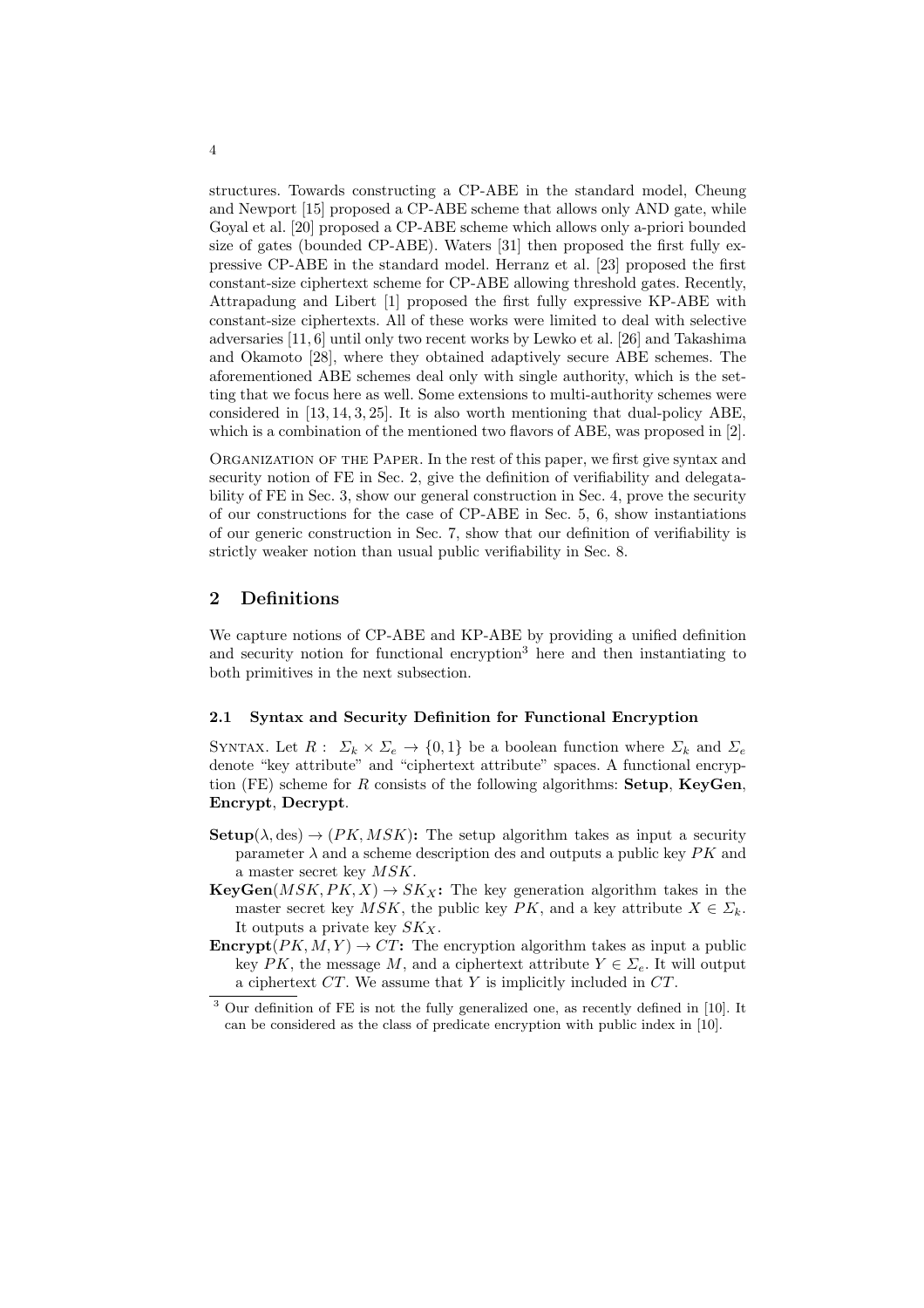**Decrypt**( $PK, CT, SK_X$ )  $\rightarrow$  *M*or  $\perp$ : The decryption algorithm takes in the public parameters  $PK$ , a ciphertext  $CT$ , and a private key  $SK<sub>X</sub>$ . It outputs the message  $M$  or  $\perp$  which represents that the ciphertext is not in a valid form.

We require the standard correctness of decryption: that is, for all  $\lambda$ , all (*PK, MSK*) output by **Setup**(*λ, des*), all *X ∈ Σk*, all *SK<sup>X</sup>* output by **KeyGen**  $(MSK, PK, X)$ , and  $Y \in \Sigma_e$ ,

- *−* If *R*(*X, Y* ) = 1, then **Decrypt**(*PK,* **Encrypt**(*PK, M, Y* ))*, SKX*) = *M*.  *If*  $R(X, Y) = 0$ *, then Decrypt(<i>PK*, **Encrypt**(*PK*, *M*, *Y*))*, SK<sub><i>X*</sub>)</sub> = ⊥.
- 

SECURITY NOTION. We now give the definition of indistinguishability under chosen ciphertext attack (CCA-security) for FE scheme *Π*. This is described by a game between a challenger and attacker *A*. The game proceeds as follows:

*Setup.* The challenger runs the setup algorithm and gives *PK* to *A*.

*Phase1. A* may adaptively make queries of the following types:

*− Key-extraction query. A* submits *X* to the challenger. If the challenger already extracted a private key  $SK_X$  for  $X$ , then returns it. Otherwise the challenger runs  $SK_X \leftarrow \text{KeyGen}(MSK, PK, X)$  and returns it.

*− Decryption query. A* submits (*CT, X*) to the challenger and ask for the decryption result of ciphertext *CT* under private key for *X*. If the challenger has not previously extracted a private key  $SK_X$  for  $X$ , then extract it by  $SK_X \leftarrow \textbf{KeyGen}(MSK, PK, X)$ . Then, the challenger returns the output of **Decrypt** $(PK, CT, SK_X)$  to *A*.

*Challenge. A* declares two equal length messages  $M_0$  and  $M_1$  and target ciphertext attribute  $Y^* \in \Sigma_e$ .  $Y^*$  cannot satisfy  $R(X, Y^*) = 1$  for any attribute sets  $X$  such that  $A$  already queried private key for  $X$ . Then the challenger flips a random coin  $\beta \in \{0,1\}$ , runs  $\textbf{Encrypt}(PK, M_{\beta}, Y^*) \to CT^*$  and gives challenge ciphertext *CT <sup>∗</sup>* to *A*.

*Phase2. A* may adaptively make queries as the same as in **Phase1** with following added restriction. A cannot query to extract a private key  $SK_X$  for X such that  $R(X, Y^*) = 1$ . *A* cannot submit  $(CT, X)$  such that  $R(X, Y^*) = 1$  and  $CT = CT^*$ .

*Guess. A* outputs a guess  $\beta'$  for  $\beta$ .

We say that *A* succeeds if  $\beta' = \beta$  and denote the probability of this event by  $Pr_{\mathcal{A},\Pi}^{FE}$ . The advantage of an attacker  $\mathcal{A}$  is defined as  $Adv_{\mathcal{A},\Pi}^{FE} = Pr_{\mathcal{A},\Pi}^{FE} - \frac{1}{2}$ .

**Definition 1** We say that an FE scheme  $\Pi$  is  $(\tau, \epsilon, q_D, q_E)$  CCA-secure *if for all τ -time algorithms A who make a total of q<sup>D</sup> decryption queries and a total of*  $q_E$  *key-extraction queries, we have that*  $Adv_{\mathcal{A},\Pi}^{FE} < \epsilon$ . We say that an FE scheme *Π is* CCA-secure *if for all polynomial*  $τ$ *,*  $q_D$ *,*  $q_E$  *and for all nonnegligible*  $ε$ *,*  $\Pi$  $is$   $(\tau, \epsilon, q_D, q_E)$  *CCA-secure.* 

**Definition 2** *We say that an FE scheme*  $\Pi$  *<i>is* ( $\tau$ , $\epsilon$ , $q_E$ ) CPA-secure *if*  $\Pi$  *is*  $(\tau, \epsilon, 0, q_E)$  CCA-secure. We say that an FE scheme  $\Pi$  is CPA-secure if for all *polynomial*  $\tau$ *,*  $q_E$ *, for all nonnegligible*  $\epsilon$ *,*  $\Pi$  *is* ( $\tau$ *,* $\epsilon$ *,* $q_E$ *) CPA-secure.*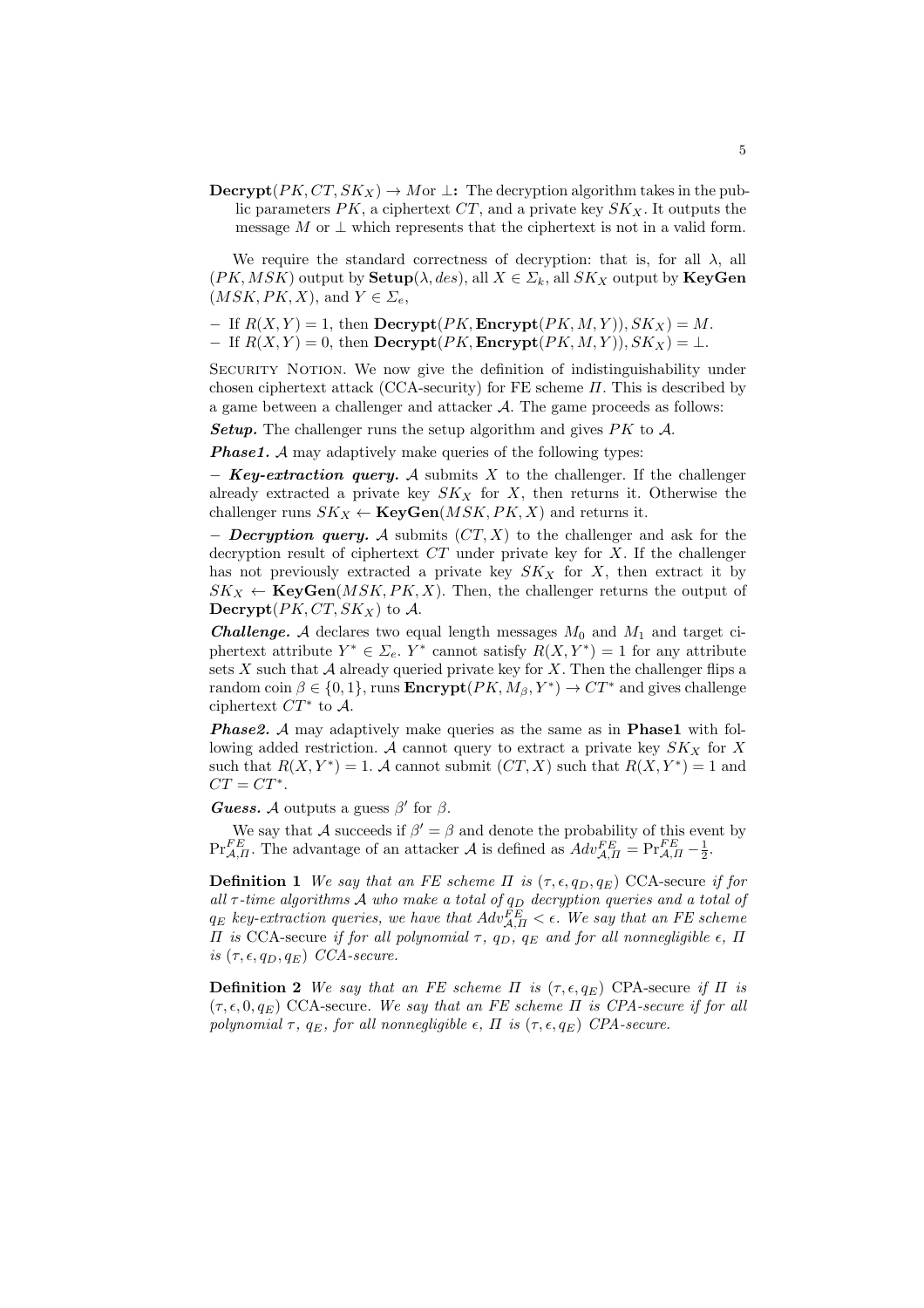We say that the FE scheme is selectively CCA/CPA-secure if we add an Initial stage **Init** before the setup where the adversary submits the ciphertext attribute  $Y^* \in \Sigma_e$ .

# **2.2 Definitions for Attribute-based Encryption**

**Definition 3 (ACCESS STRUCTURES)** *Consider a set of parties*  $P = \{P_1, P_2, \ldots, P_n\}$  $P_n$ }*.* A collection  $A \subseteq 2^P$  is said monotone if for all  $B, C$  we have that if  $B \in A$ *and*  $B \subseteq C$  *then*  $C \in \mathbb{A}$ *. An access structure (resp., monotonic access structure) is a collection (resp., monotone collection)*  $\mathbb{A} \subseteq 2^{\mathcal{P}} \setminus \{\emptyset\}$ *. The sets in*  $\mathbb{A}$  *are called the authorized sets, and the sets not in* A *are called the unauthorized sets.*

**Definition 4 (**KP-ABE) *Let U be an attribute space. A key-policy attributebased encryption (KP-ABE) for a collection A of access structures over U is a functional encryption for*  $R^{KP}$  :  $A \times 2^U \rightarrow \{0,1\}$  *defined by*  $R^{KP}(\mathbb{A}, \omega) \mapsto 1$  *iff*  $\omega \in A$ *. Furthermore, the description* des *consists of the attribute universe*  $\hat{U}$ *,*  $\Sigma_k = A$ *, and*  $\Sigma_e = 2^U$ *.* 

**Definition 5 (**CP-ABE) *A ciphertext-policy attribute-based encryption (CP-ABE) is the dual variant of KP-ABE. More precisely, if we let U be the attribute space, a CP-ABE for a collection A of access structures over U is a functional encryption for*  $R^{CP}$  :  $2^U \times A \rightarrow \{0,1\}$  *defined by*  $R^{CP}(\omega, A) \mapsto 1$  *iff*  $\omega \in A$ *. Furthermore, the description* des *consists of the attribute universe*  $U, \Sigma_k = 2^U$ ,  $and \Sigma_e = \mathcal{A}.$ 

Some Terminologies. We define some terminologies and properties related to access structures here. Any monotonic (resp., non-monotonic) access structure A can be represented by a corresponding boolean formula (resp., with negation), which we denote by  $\psi$ ( $\mathbb{A}$ ), over variables in *U*. This is naturally defined in the sense that  $S \in A$  holds iff the evaluation of  $\psi(A)$  with the assignment that sets all variables in *S* to 1 and other variables outside *S* to 0 yields the value 1.

Consider the case where A is a monotonic access structure over *U*. If we denote a minimal representation of  $\mathbb{A}$  by  $\text{min}(\mathbb{A}) = \{S \in \mathbb{A} \mid \text{there exists no } B \in \mathbb{A}\}$ A such that  $B \subset S$ . Then, it is straightforward to see that  $\psi(A) = \vee_{S' \in min(A)}$  $(\wedge_{P \in S'} P)$ .

Next we consider the case where A that is a non-monotonic access structure over *U*. We proceed similarly to Ostrovsky et al. [29]. For each  $P \in U$  we define another primed attribute  $P'$ . Let  $\overline{U} = \{P' | P \in U\}$ . As in [29], we define a monotonic access structure  $\tilde{A}$  over  $U \cup \overline{U}$  in such a way that  $S \in \mathbb{A} \Leftrightarrow S \cup \{P' \in \overline{I}\}$  $\overline{U}$  |  $P \in U \setminus S$   $\in$  A<sup> $\overline{A}$ </sup>. Then, it is not hard to see that  $\psi$ (A) can be written as  $\psi(\tilde{\mathbb{A}})$  with each primed variable  $P'$  being replaced by the negation of  $P$ .

For simplicity, we will use the access structure A and its corresponding boolean formula  $\psi$ ( $\mathbb{A}$ ) interchangeably when specifying a policy.

# **3 Two Properties: Verifiability and Delegatability**

In our constructions, we need FE (CP/KP-ABE) to have either verifiability or delegatability. In this section we define both properties. While the former is a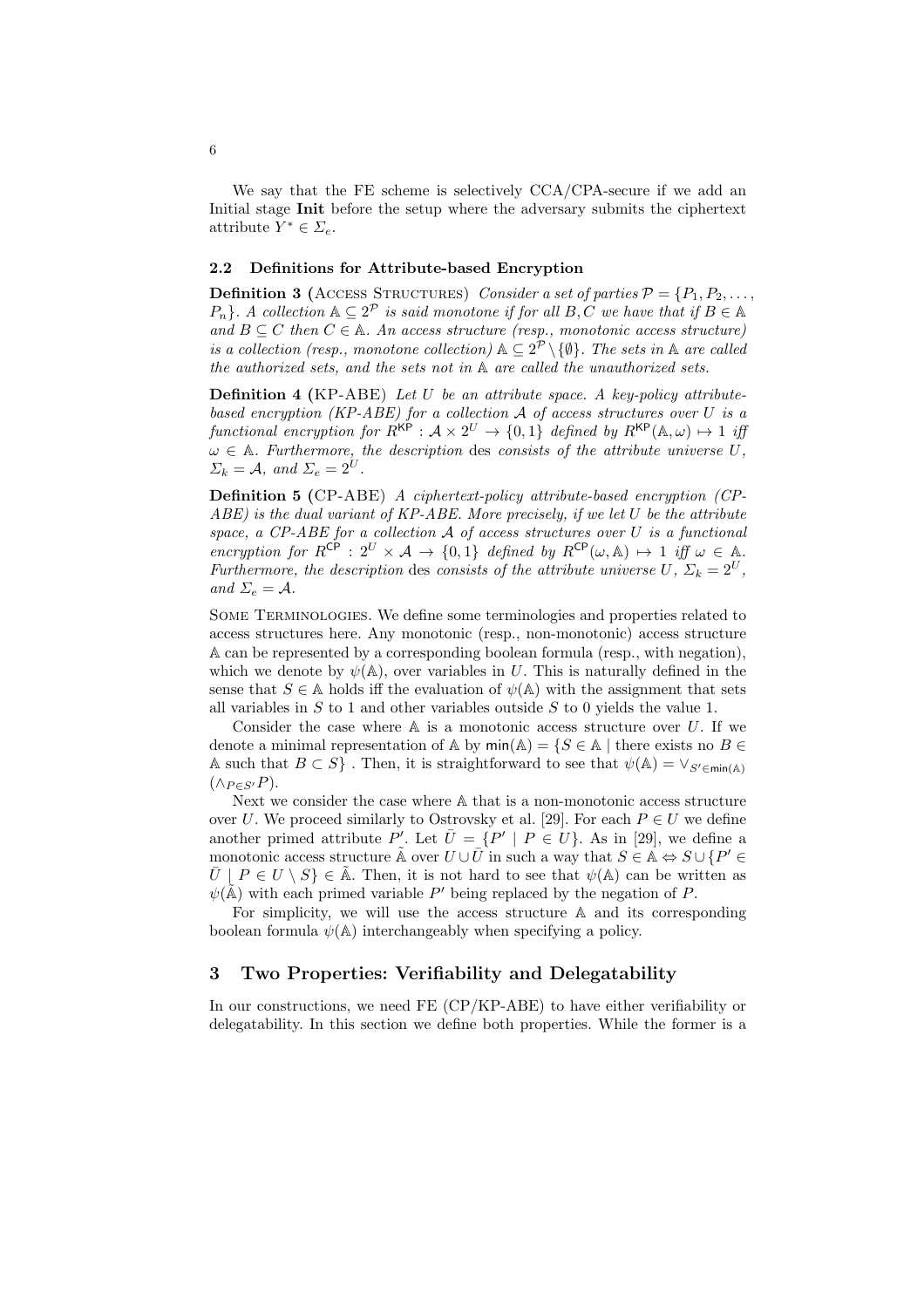new one defined in this paper, the latter one was already defined in [21, 5, 7] for the KP-ABE, CP-ABE and general FE cases respectively. We note that the notion of delegation for FE subsumes that of hierarchical IBE [22, 6]. We also note that similar notion to the verifiability "committing" is defined in the IBE setting in [19].

VERIFIABILITY. Intuitively, we say that an FE scheme has verifiability if it is possible to verify whether a ciphertext will be recovered into the same decryption result under two different decryption keys with two specific attributes.

**Definition 6** *An FE scheme Π* = (**Setup***,* **KeyGen***,* **Encrypt***,* **Decrypt**)*, is said to have verifiability if there also exists a polynomial time algorithm* **Verify** *that takes as inputs*  $PK, CT, X, X'$  *and outputs* 0 *or* 1 *or*  $\perp$  *according to the following properties. Let Y be obtained from parsing CT. We require that first if*  $R(X, Y) = 0$  *or*  $R(X', Y) = 0$ *, then* **Verify** *outputs*  $\perp$ *.* 

 $Second \textit{ if } R(X,Y) = R(X',Y) = 1 \textit{ then if we let } \textbf{Setup}(\lambda, des) \rightarrow (PK,$ *MSK*) *then we have the following.*

**(Soundness)** *For all CT in the ciphertext space (which might be invalid),*

$$
Pr\left[\begin{array}{c} \mathbf{Decrypt}(PK, CT, SK_X) = \\ \mathbf{Decrypt}(PK, CT, SK_{X'}) \end{array} \middle| \begin{array}{c} \mathbf{Verify}(PK, CT, X, X') = 1, \\ SK_X \leftarrow \mathbf{KeyGen}(PK, MSK, X), \\ SK_{X'} \leftarrow \mathbf{KeyGen}(PK, MSK, X') \end{array} \right] = 1.
$$

**(Completeness)** *For all M in the message space,*

$$
Pr[\textbf{Verify}(PK, CT, X, X') = 1 \mid CT \leftarrow \textbf{Encrypt}(PK, M, Y)] = 1.
$$

Note that our definition of verifiability is weaker notion than usual public verifiability. Namely, in our definition, validity of the ciphertext is not needed to be checked. See Sec. 8 for the gap between the (standard) public verifiability and our verifiability. Moreover, for our conversion, the above definition of verifiability is sufficient but not necessary. See Appendix B for a weaker (but complicated) variant of our verifiability.

Delegatability. Intuitively, delegatability is the capability to use a key for some key attribute  $X$  to derive another key for key attribute  $X'$  which is possible if *X′* is inferior than *X* when considering a well-defined partial order relation *≽* over the key attribute domain *Σk*. More precisely, one can derive *SK<sup>X</sup>′* from  $SK_X$  if  $X \geq X'$ . In the both of CP-ABE and KP-ABE cases, we define the partial order relation as  $X \succeq X'$  iff  $X \supseteq X'$ . The formal definition is as follows.

**Definition 7** *An FE scheme Π* = (**Setup***,* **KeyGen***,* **Encrypt***,* **Decrypt**)*, is said to have delegatability if there also exists a polynomial time algorithm* **Delegate** *such that the output of* **Delegate**(*PK, SKX, X, X′* ) *and of* **KeyGen**(*MSK, PK, X*<sup>*′*</sup>) *have the same probability distribution for all*  $X, X' \in \Sigma_k$  *such that*  $X' \preceq X$ *and for all SK<sup>X</sup> output by* **KeyGen**(*MSK, PK, X*)*.*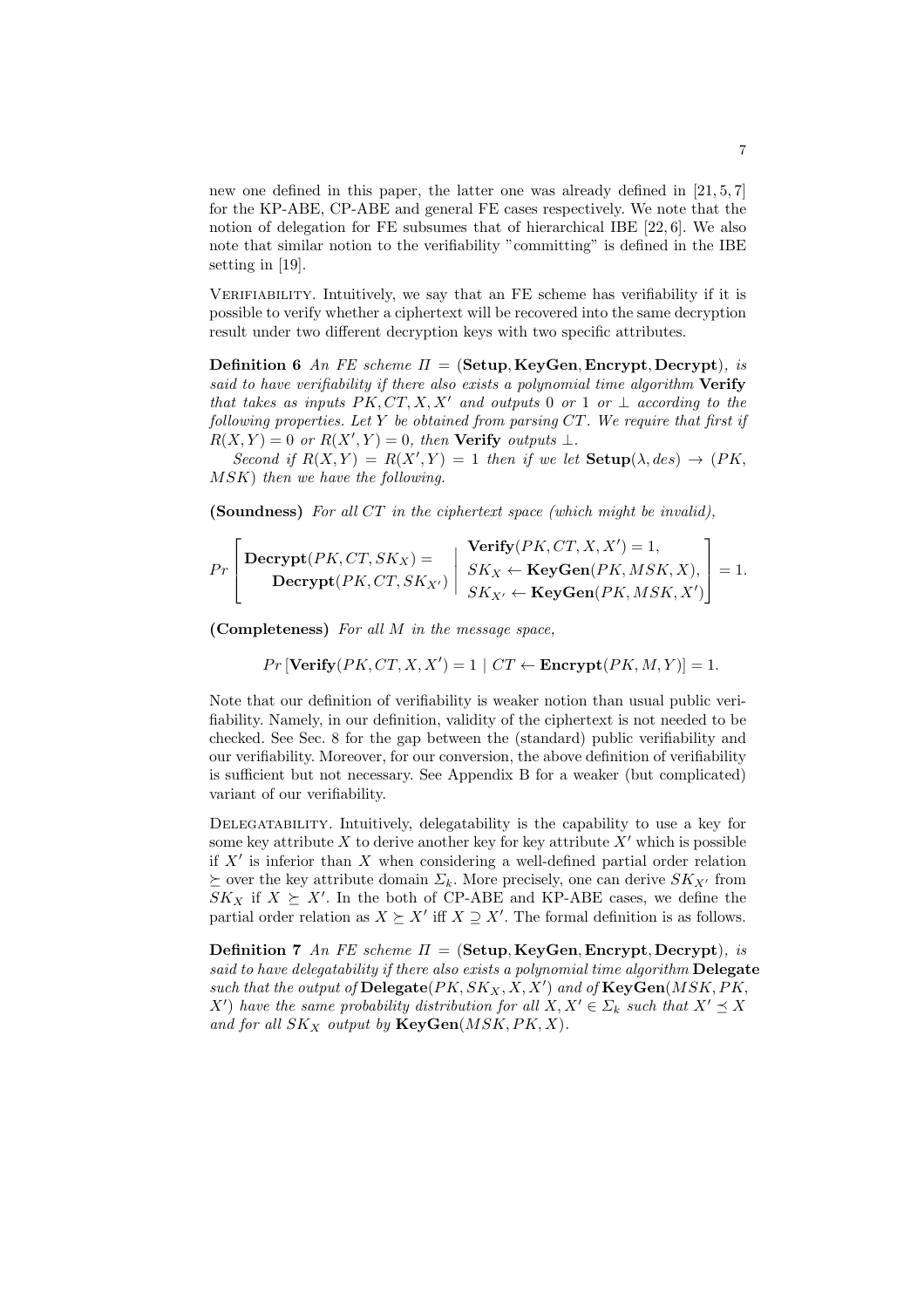Indeed, this definition is stronger than needed to apply our conversion for the KP-ABE case. In such a case, it suffices to require only that the output of  $\text{Delegate}(PK, SK_A, \psi(\mathbb{A}), \psi(\mathbb{A}) \wedge P)$  and of  $\text{KeyGen}(MSK, PK, \psi(\mathbb{A}) \wedge P)$ have the same probability distribution for all access structure A, an attribute *P*, and all  $SK_{\psi(\mathbb{A})}$  output by  $\mathbf{KeyGen}(MSK, PK, \psi(\mathbb{A})).$ 

#### **4 General Constructions of CCA-secure ABE**

In this section, we show eight conversions to convert a CPA-secure FE scheme *Π* to a CCA-secure FE scheme *Π′* . The eight conversions consist of the combinations of whether the original FE scheme *Π* is CP-ABE or KP-ABE, *Π* has verifiability or delegatability, and  $\Pi$  deals with a small or large universe. To describe all conversions in a concise way, we write them all in one construction template below. Each conversion then differs in only the definitions of specific variables in *Π′* namely *X′* for key attribute, *Y ′* for ciphertext attribute, *W* for dummy attribute universe, and a procedure called **Subroutine** used in decryption algorithms. We define *W* below, while the rest are given in Table 1.

Attribute Universes. ABE can be categorized by the size of the attribute universe that such a scheme can deal with: whether it is of polynomial or superpolynomial size. These are called small and large universe scheme respectively. In our conversions, the converted scheme *Π′* will be able to deal with the same type as that of its original scheme *Π*. Suppose that we construct a scheme *Π′* to work with a universe *U*, we will utilize a set *W* of *dummy attributes*, which is disjointed from  $U$ . The original scheme  $\Pi$  is then required to deal with universe  $U \cup W$ . A set of dummy attributes will then be associated to a verification key *vk* of a one-time signature scheme used in the conversion (see Appendix  $C.2$ ). We assume that for all  $vk, vk \in \{0,1\}^{\ell}$ . The set *W* is defined as follows.

- If *Π* is a small universe scheme, we set  $W = \{P_{1,0}, P_{1,1}, P_{2,0}, P_{2,1}, \ldots, P_{\ell,0}, P_{\ell,0}, P_{\ell,0}, P_{\ell,0}, P_{\ell,0}, P_{\ell,0}, P_{\ell,0}, P_{\ell,0}, P_{\ell,0}, P_{\ell,0}, P_{\ell,0}, P_{\ell,0}, P_{\ell,0}, P_{\ell,0}, P_{\ell,0}, P_{\ell,0}, P_{\ell,0}, P_{\ell,0}, P_{\ell,0}, P_{\ell,0}, P_{\ell$  $P_{\ell,1}$ . We set a dummy attribute set  $S_{vk} \subset W$  by setting  $S_{vk} = \{P_{1,vk_1}, P_{2,vk_2}, \ldots\}$  $\ldots$ ,  $P_{\ell, v k_{\ell}}$ , where we denote by  $vk_j$  the *j*-th bit of *vk*.
- If *Π* is a large universe scheme, we set  $W = \{0,1\}^{\ell}$ . We set a dummy attribute set  $S_{vk} \subset W$  by simply letting  $S_{vk} = \{vk\}.$

Construction Template. Given a CPA-secure FE scheme *Π* = (**Setup***,* **KeyGen***,* **Encrypt***,* **Decrypt**) with verifiability *or* delegatability, we construct another FE scheme *Π′* = (**Setup***′ ,* **KeyGen***′ ,* **Encrypt***′ ,* **Decrypt***′* ) which is CCA-secure as follows. Let  $\Sigma = (\mathcal{G}, \mathcal{S}, \mathcal{V})$  be a one-time signature scheme.

**Setup<sup>***′***</sup>(** $\lambda$ **,** *U***)<b>.** It outputs **Setup**( $\lambda$ , *U* $\cup$ *W*)  $\rightarrow$  (*PK, MSK*).

- $\mathbf{KeyGen'}(MSK, PK, X)$ . It outputs  $\mathbf{KeyGen}(MSK, PK, X') \rightarrow SK_{X'}$ . Hence  $SK'_{X} = SK_{X'}$ .
- **Encrypt***′* (*PK, M, Y* ) It first creates a one-time signature key pair by running  $\mathcal{G}(\lambda) \to (vk, sk)$ . It then runs  $\mathbf{Encrypt}(PK, M, Y') \to CT$  and  $\mathcal{S}(sk, CT) \to$ *σ*. It outputs  $CT' = (vk, CT, σ)$ .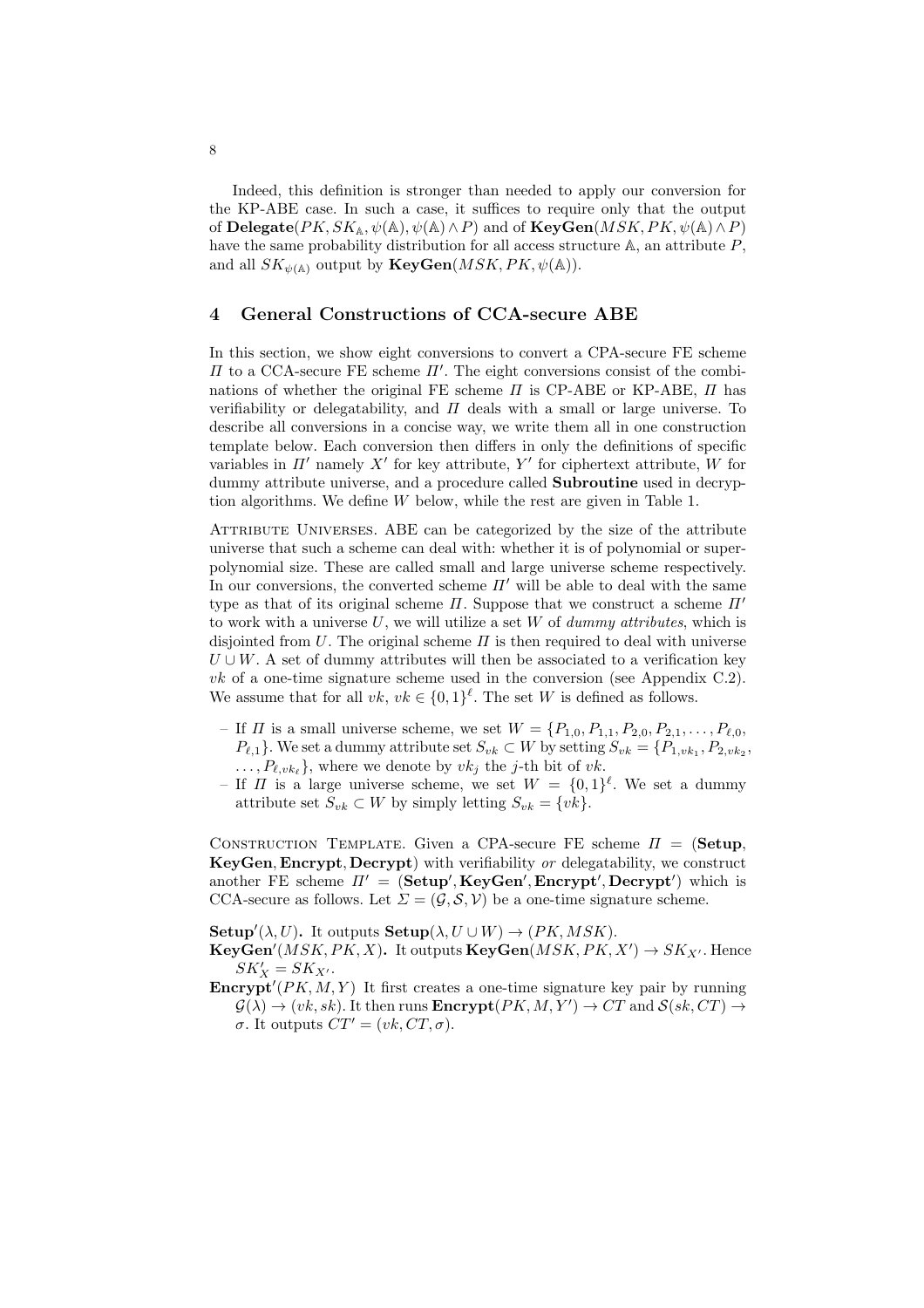| Conversion CP-ABE1                                      | Conversion KP-ABE1                                                   |
|---------------------------------------------------------|----------------------------------------------------------------------|
| CPA CP-ABE w/ verifiability                             | CPA KP-ABE w/ verifiability                                          |
| $\Rightarrow$ CCA CP-ABE                                | $\Rightarrow$ CCA KP-ABE                                             |
| Attribute set $X' = X$                                  | Policy<br>$X' = X$                                                   |
| <b>Policy</b> $Y' = Y \vee (\wedge_{P \in S_{nk}} P)$   | Attribute set $Y' = Y \cup S_{vk}$                                   |
|                                                         |                                                                      |
| ${\bf Subroutine}$                                      | Subroutine                                                           |
| If $Verify(PK, CT, X, S_{vk}) = 0$ or $\perp$           | If $Verify(PK, CT, X, \wedge_{P \in S_{nk}} P) = 0$ or $\perp$       |
| Return $\perp$ .                                        | Return $\perp$ .                                                     |
| Else                                                    | Else                                                                 |
| Return $\textbf{Decrypt}(PK, CT, SK_{X'})$ .            | Return $\textbf{Decrypt}(PK, CT, SK_{X'})$ .                         |
| Conversion CP-ABE2                                      | Conversion KP-ABE2                                                   |
| CPA CP-ABE $w/$ delegation                              | CPA $KP-ABE$ w/ delegation                                           |
| $\Rightarrow$ CCA CP-ABE                                | $\Rightarrow$ CCA KP-ABE                                             |
| Attribute set $X' = X \cup W$                           | $X' = X$<br>Policy                                                   |
| <b>Policy</b> $Y' = Y \wedge (\wedge_{P \in S_{nk}} P)$ | Attribute set $Y' = Y \cup S_{vk}$                                   |
|                                                         |                                                                      |
| Subroutine                                              | Subroutine                                                           |
| Run                                                     | Run                                                                  |
| Delegate $(PK, SK'_X, X \cup W, X \cup S_{vk})$         | Delegate $(PK, SK'_X, X, X \wedge (\wedge_{P \in S_{nk}} P))$        |
| $\rightarrow SK_{X\cup S_{n,k}}$ .                      | $\rightarrow SK_{X \wedge (\wedge_{P \in S_{nk}} P)}$ .              |
| Return                                                  | Return                                                               |
| $\textbf{Decrypt}(PK, CT, SK_{X\cup S_{nk}}).$          | $\textbf{Decrypt}(PK, CT, SK_{X \wedge (\wedge_{P \in S_{nk}} P)}).$ |

**Table 1.** How to setup  $X'$ ,  $Y'$  and **Subroutine** in each case.

**Decrypt**<sup>*′*</sup>( $PK, CT', SK'_{X}$ ) It parses the ciphertext  $CT'$  as  $(vk, CT, \sigma)$ . If  $V(vk,$  $CT, \sigma$  = 0, then it outputs  $\bot$ . Otherwise, it runs a subroutine **Subroutine** and outputs its returned value.

**Theorem 1** *Let*  $\Pi$  *be* ( $\tau$ ,  $\epsilon_{ABE}$ ,  $q$ ) *CPA-secure CP/KP-ABE scheme with veri* $fability/delayability$ , and  $\Sigma$  *be a* ( $\tau$ ,  $\epsilon_{OTS}$ ) *secure one-time signature scheme*, *then*  $\Pi'$  constructed as above is  $(\tau - o(\tau), \epsilon_{ABE} + \epsilon_{OTS}, q_D, q_E)$  CCA-secure *CP/KP-ABE scheme where*  $q \ge q_D + q_E$ .

The theorem can be proven from Lemma 1, 2.

CORRECTNESS. We prove the correctness of all the conversions as follows.

- *−* In the case of CP-ABE1 and CP-ABE2, assume that the attribute set *X* satisfies the policy *Y* (that is  $R^{CP}(X, Y) = 1$ ). In CP-ABE1, Verify outputs 1 since  $S_{vk}$  trivially satisfies  $\wedge_{P \in S_{vk}} P$  therefore both *X* and  $S_{vk}$  satisfy  $Y \vee (\wedge_{P \in S_{\textit{sub}}} P)$ . The correctness then follows from that of the original ABE. In CP-ABE2, since *X ∪W ⊇ X ∪Svk*, **Delegate** outputs secret key for *X ∪Svk* correctly and it can be easily seen that  $X \cup S_{vk}$  satisfies  $Y \wedge (\wedge_{P \in S_{vk}} P)$ . The correctness follows similarly.
- *−* In the case of KP-ABE1 and KP-ABE2, assume that the attribute set *Y* satisfies the policy *X* (that is  $R^{KP}(X, Y) = 1$ ). In KP-ABE1, **Verify** outputs 1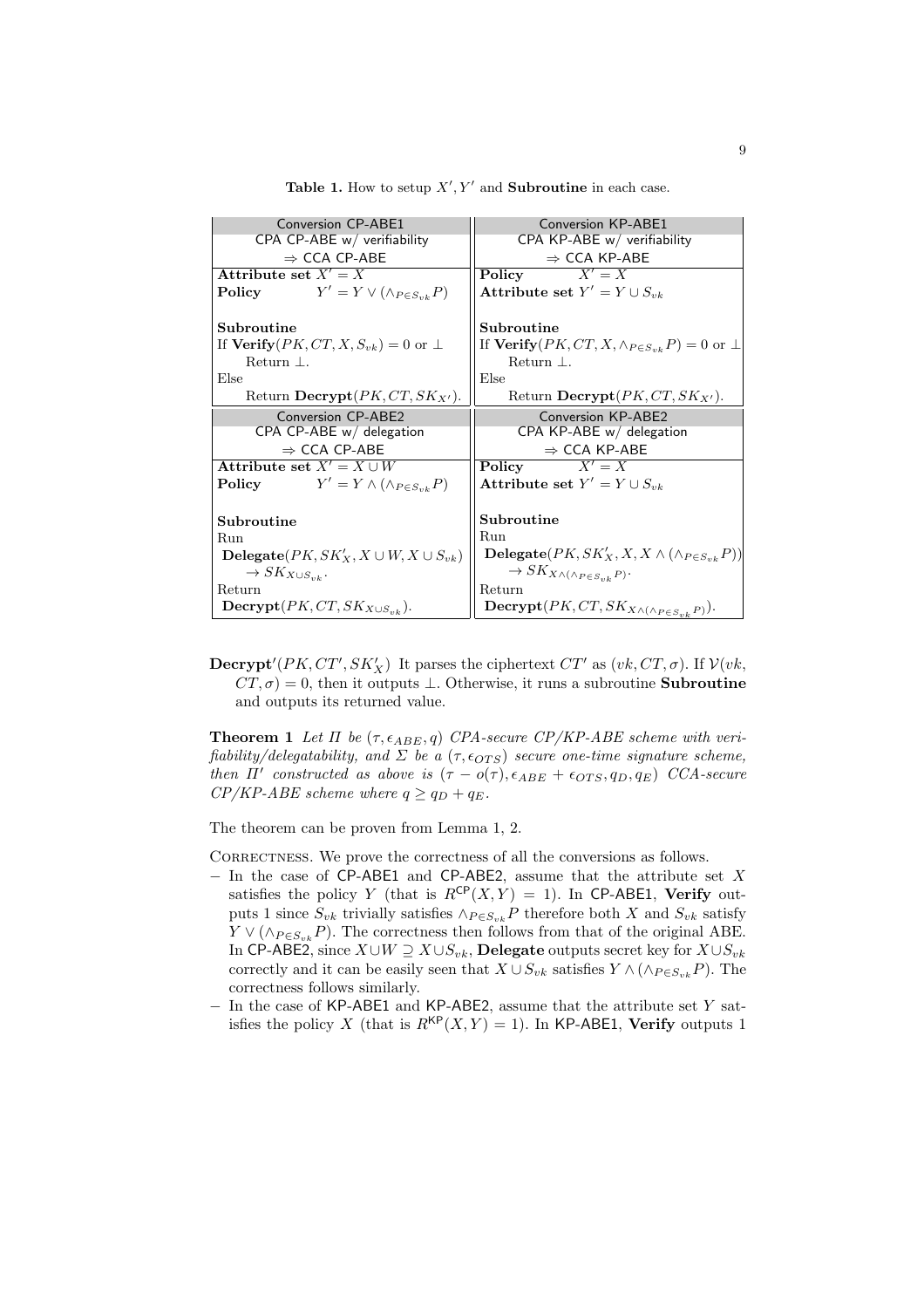since  $\wedge_{P \in S_{vk}} P$  is trivially satisfied by  $S_{vk}$  therefore both *X* and  $\wedge_{P \in S_{vk}} P$  is satisfied by  $Y \cup S_{vk}$ . The correctness then follows from that of the original ABE. In KP-ABE2, since  $X \succeq X \wedge (\wedge_{P \in S_{vk}} P)$ , **Delegate** outputs secret key for  $X \wedge (\wedge_{P \in S_{nk}} P)$  correctly and it can be easily seen that  $X \wedge (\wedge_{P \in S_{nk}} P)$  is satisfied by  $Y \cup S_{vk}$ . The correctness follows similarly.

Remark. We propose another two variants which are conversions for CP-ABE and KP-ABE based on verifiability in Appendix A. We also note that the conversion KP-ABE2 for the large universe case is exactly the one in [21]. We include it here to cover the big picture of the whole framework.

Efficiency Consideration. We first consider the expansion of attribute sets. This only occurs in CP-ABE2, where we define a key for set  $X' = X \cup W$ . A problem may occur for the large universe case, since *W* is of super-polynomial size the key size may also expand enormously depending on the underlying ABE. If such a problem occurs, we use *W* as defined in the small universe case.

Next we consider the expansion of policies. In all of available constructions of ABE in the literature, an access structure is represented by either of two methods namely an access tree  $([21, 5])$  or a linear-secret sharing scheme (LSSS) matrix  $([21, 29, 31, 26, 28])$ . The efficiency, in particular, key sizes and ciphertext sizes, of these respective ABE schemes tend to depend on the size of access trees or LSSS matrices used in such schemes. (See the definition of LSSS in Appendix C.1). Our conversions particularly use policies of the form  $\psi$ ( $\mathbb{A}$ )  $\vee$  ( $\wedge_{P \in S_{nk}} P$ ) and  $\psi$ (A)  $\wedge$  ( $\wedge$ *P* $\in$ *S*<sub>*vk</sub></sub> <i>P*). Therefore, we have to check whether  $\psi$ (A) when augmented</sub> to each of both forms still can be represented efficiently or not. To this end, the efficiency is guaranteed from the following two observations.

**Proposition 1** *Let access structures* A *and* B *be expressed by access trees using the method in [21] with*  $h_a$ ,  $h_b$  *nodes and*  $\ell_a$ ,  $\ell_b$  *leaves respectively. Then access structure corresponding to*  $\psi(\mathbb{A}) \wedge \psi(\mathbb{B})$  *and*  $\psi(\mathbb{A}) \vee \psi(\mathbb{B})$  *can be expressed by access trees both with*  $h_a + h_b + 1$  *nodes and*  $\ell_a + \ell_b$  *leaves.* 

**Proposition 2** Let access structures  $\mathbb A$  and  $\mathbb B$  be expressed by an  $\ell_a \times m_a$  and *an*  $\ell_b \times m_b$  LSSS matrix by using the LSSS of [4] respectively. Then the LSSS *matrix corresponding to*  $\psi$ ( $\mathbb{A}$ )  $\land$   $\psi$ ( $\mathbb{B}$ ) *and*  $\psi$ ( $\mathbb{A}$ )  $\lor$   $\psi$ ( $\mathbb{B}$ ) *can be expressed by an*  $(\ell_a + \ell_b) \times (m_a + m_b)$  and an  $(\ell_a + \ell_b - 1) \times (m_a + m_b)$  *LSSS matrix respectively.* 

To conclude, since  $|S_{vk}| = \ell = poly(\lambda)$  in the large-universe construction and  $|S_{vk}| = 1$  in the small-universe construction, our conversions can be efficiently implementable.

SELECTIVE SECURITY. We remark that our conversion can be also applied to selectively (CPA-)secure ABE schemes, and in such cases, resulting CCA-secure schemes are only selectively (CCA-)secure as well.

# **5 Security of Our Constructions from Verifiability**

Security of our constructions from verifiability, i.e. CP-ABE1 and KP-ABE1 is addressed as follows: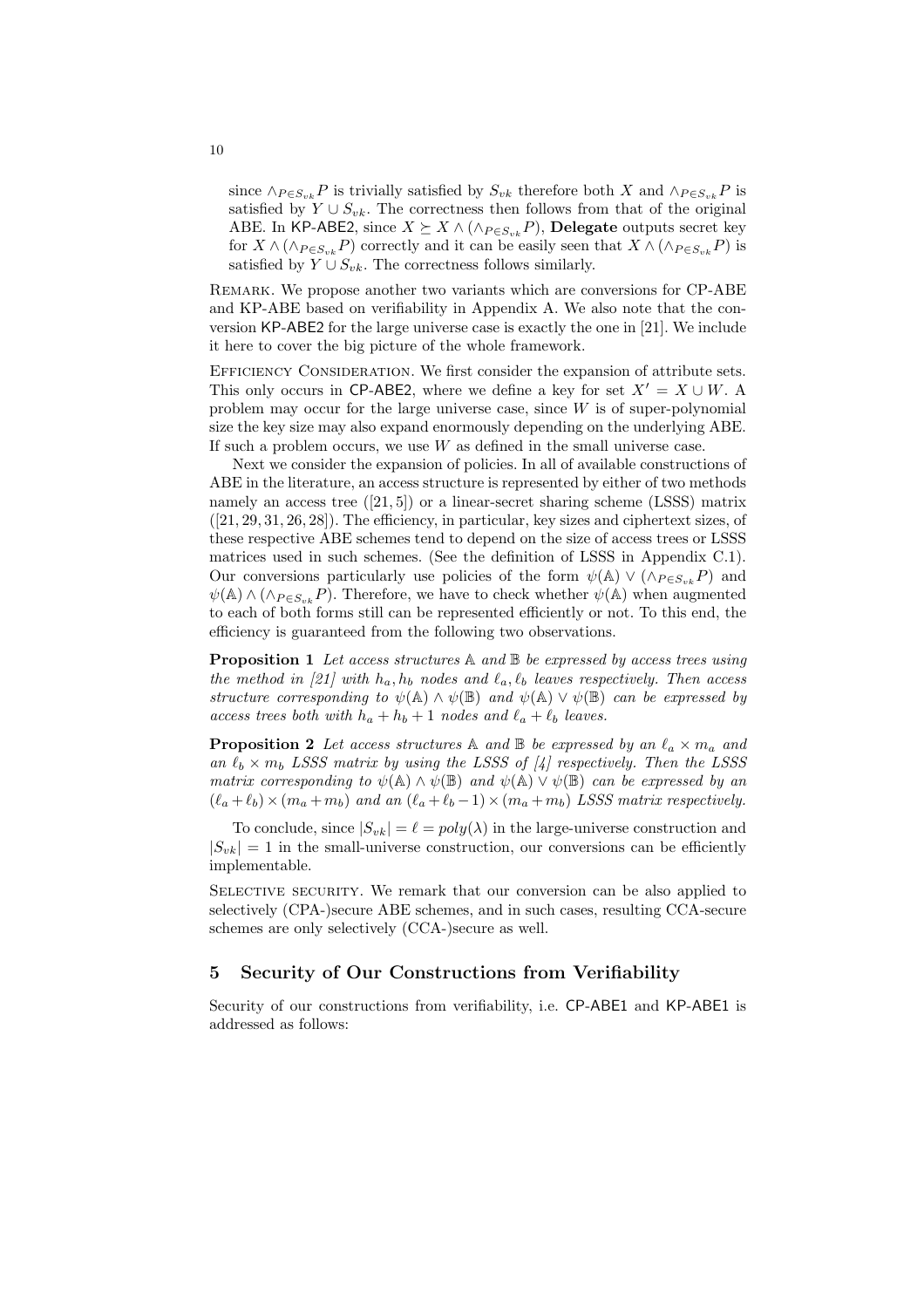**Lemma 1** Let  $\Pi$  be  $(\tau, \epsilon_{ABE}, q)$  CPA-secure CP/KP-ABE scheme with verifia*bility and*  $\Sigma$  *be a* ( $\tau$ , $\epsilon_{OTS}$ ) *secure one-time signature scheme, then*  $\Pi'$  *constructed as in Sec. 4 (CP/KP-ABE1) is*  $(\tau - o(\tau), \epsilon_{ABE} + \epsilon_{OTS}, q_D, q_E)$  *CCA-secure CP/KP-ABE scheme where*  $q \geq q_D + q_E$ .

In the rest of this section, we prove Lemma 1 for the case of CP-ABE. The lemma can also be proven similar way in the case of KP-ABE.

*Proof of Lemma 1 for the case of CP-ABE* Assume we are given an adversary *A* which breaks CCA-security of the scheme *Π′* (CP-ABE1) with running time *τ* , advantage *ϵ*, *q* extraction queries, and, *q<sup>D</sup>* decryption queries. We use *A* to construct another adversary *B* which breaks CPA-security of the scheme *Π*. Define adversary *B* as follows:

*Setup.* The challenger runs **Setup** $(\lambda, U \cup W) \rightarrow (PK, MSK)$ . Then *B* is given *PK* and gives it to *A*. *B* also runs  $\mathcal{G}(\lambda) \to (vk^*, sk^*)$ .

*Phase1. A* may adaptively make queries of the following types:

*− Key-extraction query.* When *A* submits *S*, then *B* submits same *S* to challenger. *B* is given private key *SK<sup>S</sup>* for *S* and gives it to *A*.

*− Decryption query.* When *A* submits  $(CT', S)$  such that  $CT' = (vk, CT, σ)$ , *B* respond to *A* as follows. First, *B* checks whether  $V(vk, CT, \sigma) = 1$  holds. If it does not hold, then *B* returns  $\perp$ . If it holds and  $vk^* = vk$ , then *B* aborts. Otherwise, *B* checks whether **Verify**( $PK, CT, S_{vk}, S$ ) = 1. If it does not hold, then *B* returns  $\perp$ . Otherwise *B* submits  $S_{vk}$  to the challenger and is given  $SK_{S_{vk}}$ . Then *B* returns output of  $\text{Decrypt}(PK, CT, SK_{S_{nk}})$  to *A*.

*Challenge. A* declares two equal length messages  $M_0$  and  $M_1$  and an access structure  $A^*$ . Then *B* declares the same messages  $M_0$ ,  $M_1$  and  $A^{*'}$  for the challenger, where  $A^*$ <sup>*'*</sup> is an access structure such that  $\psi(A^{*}) = \psi(A^*) \vee (\wedge_{P \in S_{v \cdot k^*}} P)$ . The challenger flips a random coin  $\beta \in \{0, 1\}$ , runs  $\textbf{Encrypt}(PK, M_\beta, \psi(\mathbb{A}^{*'})) \rightarrow$ *CT*<sup>\*</sup> and gives *CT*<sup>\*</sup> to *B*. Then *B* runs  $S(sk^*, CT^*) \to \sigma^*$ , and gives  $CT^{*'} =$  $(vk^*, CT^*, \sigma^*)$  to *A* as challenge ciphertext.

*Phase2. B* responds to *A*'s query as the same as in **Phase1**.

*Guess.* Finally, A outputs a guess  $\beta'$  for  $\beta$ . Then  $\beta$  outputs  $\beta'$  as its guess.

Let **Win** denote the event that *A* correctly guess  $\beta$ , **Abort** denote the event that  $\beta$  aborts. If **Abort** does not occur, from the verifiability of the scheme,  $\mathcal{B}$ 's simulation is perfect. So,  $\mathcal{B}$ 's advantage for guessing  $\beta$  is estimated as  $Pr[\mathcal{B} \text{ correctly guesses } \beta] - \frac{1}{2} = Pr[\textbf{Win}|\overline{\textbf{Abort}}]Pr[\overline{\textbf{Abort}}] - \frac{1}{2} \geq$  $Pr[\textbf{Win}] - Pr[\textbf{Abort}] - \frac{1}{2} \geq \epsilon - Pr[\textbf{Abort}].$  Since  $Pr[\textbf{Abort}] \leq \epsilon_{OTS}$  holds due to unforgeability of the one-time-signature, the proof is completed.  $\Box$ 

# **6 Security of Our Construction from Delegatability**

Security of our constructions from delegatability, i.e. CP-ABE2 and KP-ABE2 is addressed as follows. In this section, we prove Lemma 2 for the case of CP-ABE. The lemma can also be proven by similar way in the case of KP-ABE.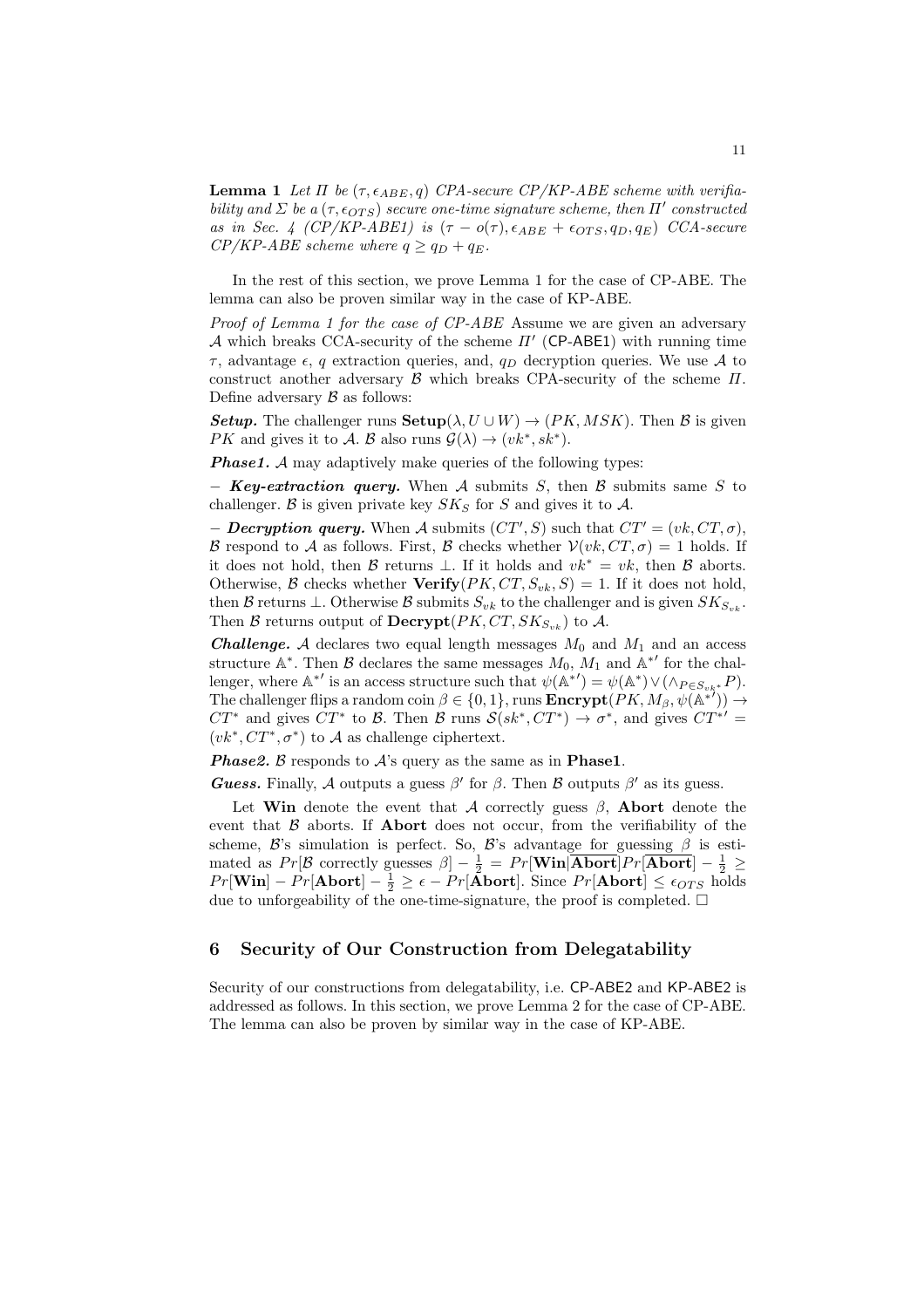**Lemma 2** *Let*  $\Pi$  *be a*  $(\tau, \epsilon_{ABE}, q)$  *CPA-secure CP/KP-ABE scheme with del-* $\epsilon$ *egatability and*  $\Sigma$  *be* ( $\tau$ , $\epsilon$  $\epsilon$  $\sigma$  $\text{TS}}$ ) *secure one-time signature, then*  $\Pi'$  *constructed as in section4 (CP/KP-ABE2) is*  $(\tau - o(\tau), \epsilon_{ABE} + \epsilon_{OTS}, q_D, q_E)$  *CCA-secure*  $CP/KP-ABE$  scheme where  $q \geq q_D + q_E$ .

*Proof of Lemma 2 for the case of CP-ABE* Assume we are given an adversary *A* which breaks CCA-security of the scheme *Π′* (CP-ABE2) with running time *τ*, advantage *ε*,  $q_E$  key-extraction queries, and,  $q_D$  decryption queries. We use *A* to construct another adversary *B* which breaks CPA-security of the scheme *Π*. Define adversary *B* as follows:

*Setup.* The challenger runs  $\textbf{Setup}(\lambda, U \cup W) \rightarrow (PK, MSK)$ . Then *B* is given *PK* and gives it to *A*. *B* also runs  $\mathcal{G}(\lambda) \to (vk^*, sk^*).$ 

*Phase1. A* may adaptively make queries of the following types:

*− Key-extraction query.* When *A* submits *S*, then *B* submits *S ∪ W* to the challenger. *B* is given private key  $SK_{S\cup W}$  for  $S\cup W$  and gives it to A.

*− Decryption query.* When *A* submits  $(CT', S)$  such that  $CT' = (vk, CT, σ)$ , *B* respond to *A* as follows. First, *B* checks whether  $V(vk, CT, \sigma) = 1$  holds. If it does not hold, then *B* returns  $\perp$ . If it holds and  $vk^* = vk$ , then *B* aborts. Otherwise *B* submits  $S \cup S_{vk}$  to the challenger and is given  $SK_{S \cup S_{vk}}$ . Then *B* rerandomize it by  $SK_{S\cup S_{vk}} \leftarrow \textbf{Delegate}(PK, SK_{S\cup S_{vk}}, S\cup S_{vk}, S\cup S_{vk})$  and returns output of  $\text{Decrypt}(PK, CT, SK_{S\cup S_{vk}})$  to A.

*Challenge. A* declares two equal length messages  $M_0$ ,  $M_1$  and  $A^*$ . Then  $B$ declares the same messages  $M_0$ ,  $M_1$ , and  $\mathbb{A}^{*'}$  for the challenger, where  $\mathbb{A}^{*'}$  is an access structure such that  $\psi(\mathbb{A}^{*}) = \psi(\mathbb{A}^{*}) \wedge (\wedge_{P \in S_{vk}*} P)$ . The challenger flips a random coin  $\beta \in \{0, 1\}$ , runs  $\text{Encrypt}(PK, M_{\beta}, \psi(\mathbb{A}^{*'})) \to CT^*$  and gives  $CT^*$ to *B*. Then *B* runs  $S(sk^*, CT^*) \to \sigma^*$  and gives  $CT^{*'} = (vk^*, CT^*, \sigma^*)$  to *A* as challenge ciphertext.

*Phase2. B* responds to *A*'s query as the same as in **Phase1**.

*Guess.* Finally, A outputs a guess  $\beta'$  for  $\beta$ . Then  $\beta$  outputs  $\beta'$  as its guess.

Similar analysis to the previous section shows that  $Pr[\mathcal{B}$  correctly guess  $\beta$ |*−*  $\frac{1}{2}$  ≥  $\epsilon$  −  $\epsilon$ <sub>OTS</sub>. □

#### **7 Applications to Existing Schemes**

#### **7.1 The Case of ABE by Lewko et al.**

In this section, we show some applications of our conversions to the recent CPAsecure CP-ABE by Lewko et al. [26] to achieve CCA-secure schemes. We observe first that neither delegation was presented nor verifiability is available in their ABE. However, we show here that only a slight modification will allow both properties. For self-containment, we briefly describe their scheme here.

DESCRIPTION FOR CP-ABE OF [26]. The scheme works in a bilinear group of composite order  $N = p_1 p_2 p_3$ . Denote  $\mathbb{G}_{p_j}$  the subgroup of order  $p_j$  of  $\mathbb{G}$ . The master key is  $MSK = (\alpha \in \mathbb{Z}_N, X_3 \in \mathbb{G}_{p_3})$ , while the public key is of the form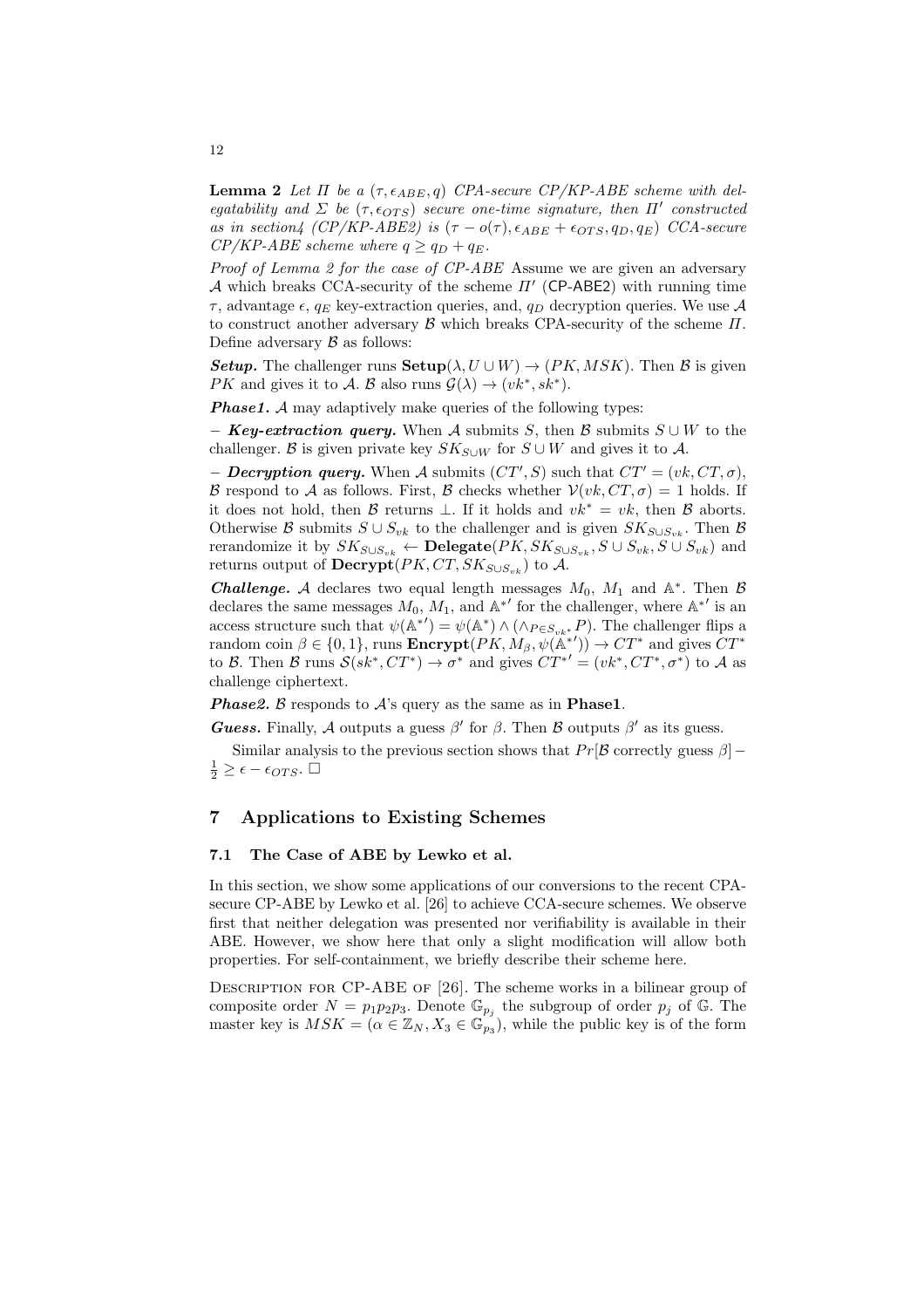$PK = N, g, g^a, e(g, g)^\alpha, \{T_i = g^{s_i}\}_{i \in U}$  where  $g \in \mathbb{G}_{p_1}, a, s_i \in \mathbb{Z}_N$ . Note that the scheme works with a small universe *U*. A secret key for set  $S \subset U$  is of the form  $SK_S = (S, K = g^{\alpha}g^{at}R_0, L = g^tR'_0, \{K_i = T_i^tR_i\}_{i \in S})$  for random  $R_0, R'_0, R_i \in$  $\mathbb{G}_{p_3}, t \in \mathbb{Z}_N$ . Denote  $B(\mathbb{A}) = \bigcup_{S \in \mathbb{A}} S$ . A ciphertext for policy  $\mathbb{A}$  is of the form  $\overline{CT} = (C = Me(g, g)^{s\alpha}, \ C' = g^s, \ \{C_x = g^{aA_x \cdot v} T_{\rho(x)}^{-r_x}, D_x = g^{r_x}\}_{x \in B(\mathbb{A})})$  for some random  $s, r_x \in \mathbb{Z}_N$  and where  $A_x \cdot v$  is the random share for *x* of the secret *s* in the LSSS scheme representing the policy A. Decryption can be done if  $S \in A$  by recovering  $e(C', K)/\prod_{\rho(x)\in S} (e(C_x, L)e(D_x, K_{\rho(x)}))^{\omega_x} = e(g, g)^{\alpha s}$ where  $\{\omega_x\}$  is the reconstruction coefficient of the LSSS scheme.

Slight Modification. The above scheme seems not to have neither delegatability nor verifiability. This is mainly due to the fact that one cannot check whether a ciphertext consists of only elements in  $\mathbb{G}_{p_1p_2}$  or not. Thus, for achieving delegatability and verifiability, we modify the above ABE scheme by simply including also the generator  $X_3 \in \mathbb{G}_{p_3}$  in *PK*. We argue that this modified scheme is still CPA-secure. This can be easily seen since all the three underlying hard problems in [26] that the scheme is based on contains a generator of  $\mathbb{G}_{p_2}$  as an input. In the following, we show verifiability and delegatability of the resulting scheme.

Delegatability. We define **Delegate** of the modified scheme as follows.

**Delegate**(*PK, SK<sub>S</sub></sub>, S<sup><i>'*</sup>( $\subseteq$  *S*)) It chooses random  $u \in \mathbb{Z}_N$  and random elements  $R_0, R'_0, R_i \in \mathbb{G}_{p_3}$ . It computes the key for *S'* as  $SK_{S'} = (S', K' = Kg^{au}R_0,$  $L' = Lg^u R'_0, \ \{K'_i = K_i T_i^u R_i\}_{i \in S'}).$ 

It is straightforward to see that the output of  $\textbf{Delegate}(PK, SK_S, S'(\subseteq S))$  and that of **KeyGen**(*MSK, PK, S′* ) have the same probability distribution.

Verifiability. We define **Verify** of the modified scheme as follows.

**Verify**(*PK, CT, S, S<sup><i>'*</sup>)</sub> It parses  $PK = (N, g, g^a, e(g, g)^\alpha, \{T_i\}_{i \in \mathcal{U}}, X_3)$  and  $CT =$  $(A, C, C', \{C_x, D_x\}_{x \in B(A)})$  then outputs *V* as

$$
V = \begin{cases} \perp \text{ if } S \notin \mathbb{A} \text{ or } S' \notin \mathbb{A}. \\ 1 \text{ if } \prod_{\rho(x) \in S} (e(C_x, g) e(D_x, T_{\rho(x)}))^{w_{x,S}} \\ = \prod_{\rho(x) \in S'} (e(C_x, g) e(D_x, T_{\rho(x)}))^{w_{x,S'}} = e(g^a, C'), \\ \text{ and } e(C', X_3) = 1, e(C_x, X_3) = e(D_x, X_3) = 1 \text{ for all } x \in B(\mathbb{A}). \end{cases}
$$
(1)  
0 otherwise.

Here  $\omega_{x,S}$  and  $\omega_{x,S'}$  are reconstruction coefficients in the LSSS. Hence we have  $\sum_{\rho(x)\in S}\omega_{x,S}A_{x} = \sum_{\rho(x)\in S'}\omega_{x,S'}A_{x} = (1,0,\ldots,0).$  We now prove that **Verify** algorithm defined as above satisfies soundness and completeness properties.

PROVING SOUNDNESS. Consider  $S, S' \in A$ . Assume that  $Verify(PK, CT, S, S') =$ 1 and that *SKS, SK<sup>S</sup>′* are correctly generated. We will prove that **Decrypt**(*PK,*  $CT, SK_S$  = **Decrypt** $(PK, CT, SK_{S'})$  holds. To this end, we parse  $SK =$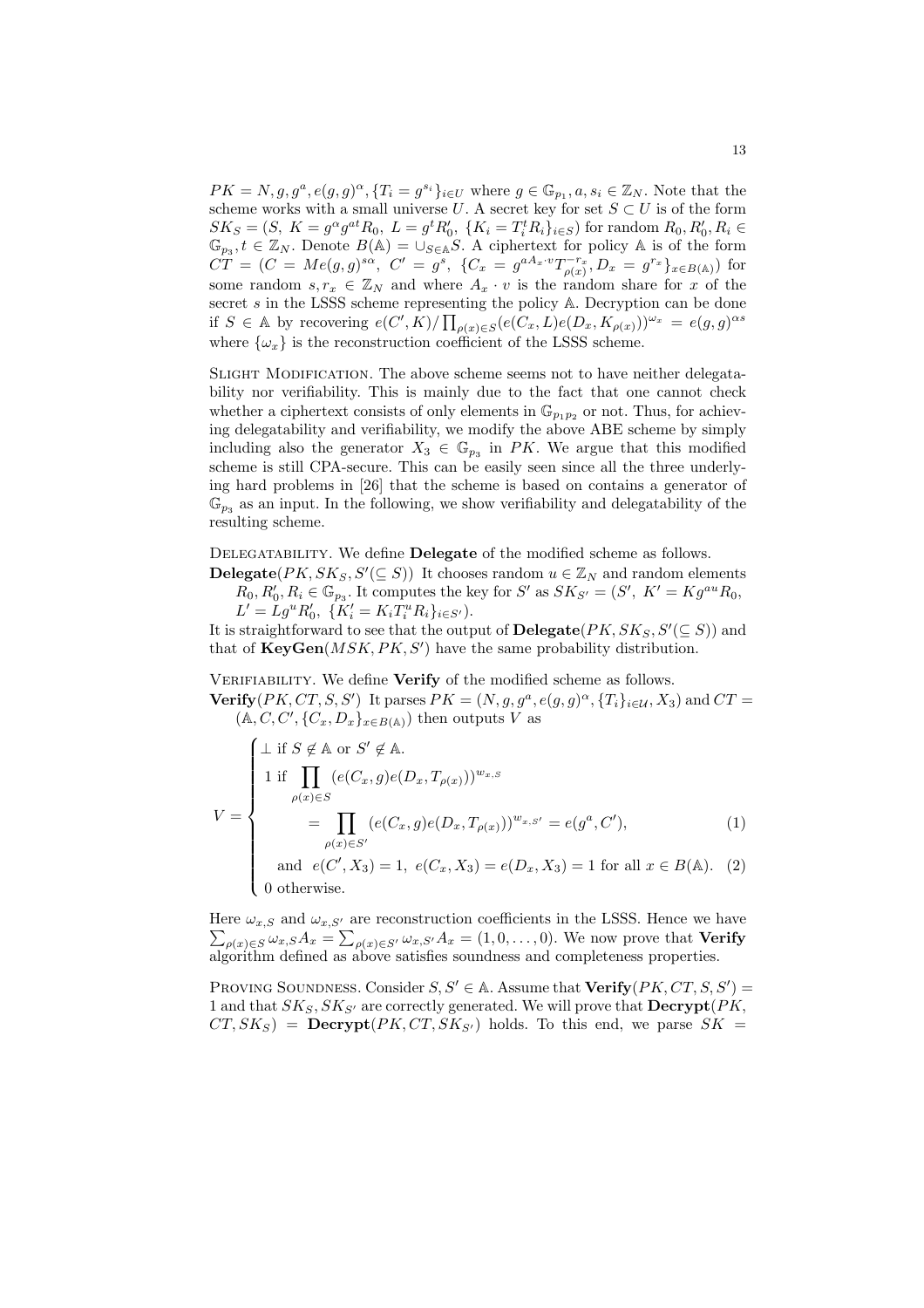$(S, K, L, \{K_i\}_{i \in S})$ , and see that  $\textbf{Decrypt}(PK, CT, SK_S)$  outputs the following.

$$
\left(C \cdot \prod_{\rho(x)\in S} (e(C_x, L)e(D_x, K_{\rho_x}))^{\omega_x}\right)/e(C', K) \qquad \text{by def}
$$
  
\n
$$
= \frac{\left(C \cdot \prod_{\rho(x)\in S} (e(C_x, g^t \cdot R'_0)e(D_x, T'_{\rho(x)}R_{\rho(x)}))^{\omega_x}\right)}{e(C', g^{\alpha} \cdot g^{at} \cdot R_0)} \qquad \text{by def of } SK_S
$$
  
\n
$$
= \left(C \cdot \prod_{\rho(x)\in S} (e(C_x, g)e(D_x, T_{\rho(x)}))^{t\omega_x}\right)/e(C', g^{\alpha} \cdot g^{at}) \qquad \text{by (2)}
$$
  
\n
$$
= C \cdot e(g, C')^{at}/(e(C', g)^{\alpha}e(g, C')^{at}) = C/e(g, C')^{\alpha}.
$$

Now since *S* is arbitrary, the same result holds for *S ′* , which concludes the proof.

PROVING COMPLETENESS. Assume that a ciphertext  $CT$  is correctly generated. We will prove that  $Verify(PK, CT, S, S') = 1$ . A correctly generated ciphertext is the form of  $CT = (C = Me(g, g)^{s\alpha}, C' = g^s, \{C_x = g^{aA_x \cdot v}T_{\rho(x)}^{-r_x}, D_x =$  $g^{r_x}$ <sub>*x*∈*B*(A)</sub>). Since all elements are in  $\mathbb{G}_{p_1p_2}$ , (2) holds. Equation (1) also holds by straightforward calculation.

Resulting CCA-secure Schemes. We now compare the two CCA-secure CP-ABE constructions converted from the above (slightly modified) CP-ABE of [26] by using the CP-ABE1 (required verifiability) and CP-ABE2 (required delegatability). As for the public key length, ciphertext length, and encryption cost, it seems that former is as efficient as latter. (Ciphertext length and encryption cost depend on the underlying LSSS matrix.) Secret key length of former is shorter than that of latter. As for the decryption cost, latter is more efficient than former since the **Verify** algorithm contains many pairing computation as opposed to the **Delegate** algorithm.

We remark that KP-ABE scheme in [26] also could be modified to have verifiability by similar technique to the case of CP-ABE.

#### **7.2 Summary for Applications to Existing Schemes**

In Table 2, we give an overview of existing ABE schemes and their properties, and from this table, one can see that many of these schemes satisfy verifiability and/or delegatability. We remark that similarly to [26], Okamoto and Takashima's scheme [28] can be also modified to have both delegatability and verifiability. See the full version of our paper for details. In the table,  $\checkmark$  denotes there is verify or delegate algorithm that satisfies our definition, "U" denotes there is unknown such algorithm.

# **8 Remark on Verifiability**

Our definition of verifiability is considered weaker than that of the standard public verifiability where roughly speaking, we say that an encryption scheme satisfies *public verifiability* if any third party (who does not have any secret) can always verify whether a given ciphertext is one of possible outputs of the

14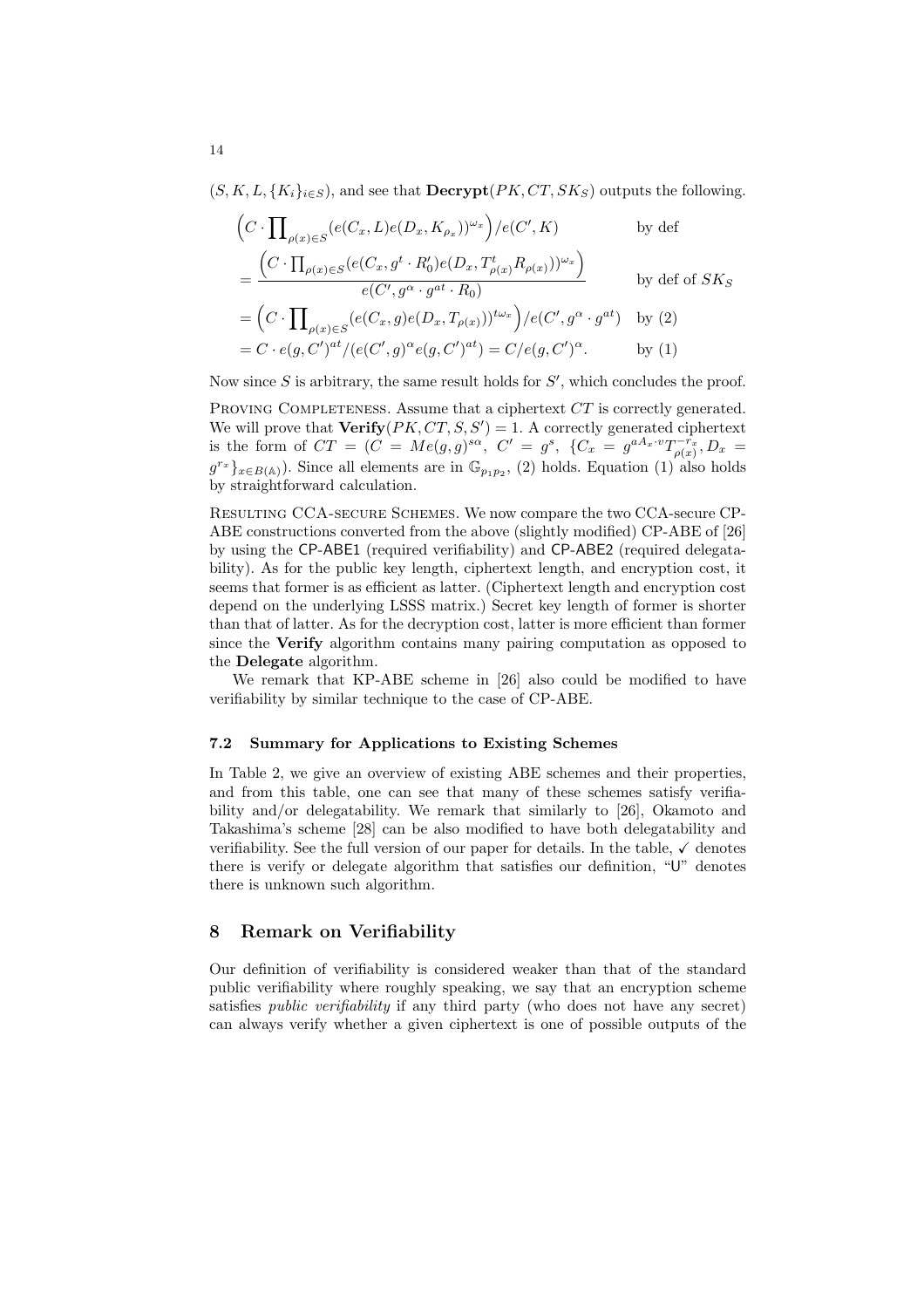Table 2. ABE with delegatability or verifiability. In the table, "Deleg." and "Verif." denote delegatability and verifiability respectively.

| Schemes                          |                          |           |       |              |   | KP/CP Universe Deleg. Verif. Security | Assumption              |
|----------------------------------|--------------------------|-----------|-------|--------------|---|---------------------------------------|-------------------------|
| Goyal et al.                     | [21, Sect. 4]            | KP        | small | U            | ✓ | selective                             | <b>DBDH</b>             |
| Goval et al.                     | $[21, \text{ Sect. } 5]$ | KP        | large | ✓            | √ | selective                             | <b>DBDH</b>             |
| Goyal et al.                     | [21, Sect.A]             | KP        | small | U            | ✓ | selective                             | <b>DBDH</b>             |
| Ostrovsky et al.                 | [29, Sect. 3]            | ΚP        | large | U            | √ | selective                             | <b>DBDH</b>             |
| Bethencourt et al. [5]           |                          | CP        | large | ✓            | ✓ |                                       | selective Generic group |
| Goval et al.                     | [20]                     | CP        | small | U            | ✓ | selective                             | <b>DBDH</b>             |
| Waters                           | [31, Sect.3]             | CP        | small | ✓            | ✓ | selective                             | <b>DPBDHE</b>           |
| Lewko et al.                     | [24, Sect. 6]            | KP        | large | U            | ✓ | selective                             | q-MEBDH                 |
| Attrapadung et al.[1]            |                          | ΚP        | large | U            | ✓ | selective                             | <b>DBDHE</b>            |
| Lewko et al.                     | [26, Sect. 2]            | CP        | small | U            | U | full                                  | 3 assumptions           |
| Section 7.1 (modified from [26]) |                          | CP        | small | ✓            | ✓ | full                                  | 3 assumptions           |
| Lewko et al.                     | [26, Sect.A]             | <b>KP</b> | small | U            | U | full                                  | 3 assumptions           |
| Okamoto et al.                   | [28]                     | ΚP        | large | U            | U | full                                  | DLIN                    |
| Slightly modified                | [28]                     | ΚP        | large | $\checkmark$ | ✓ | full                                  | DLIN                    |

encryption algorithm or not. To see this, we show an FE scheme which has verifiability, but does not have public verifiability. We construct such FE scheme  $\Pi' = (\mathbf{Setup}'$ ,  $\mathbf{KeyGen}'$ ,  $\mathbf{Encrypt}'$ ,  $\mathbf{Derypt}'$ ,  $\mathbf{Verify}'$ ) from FE scheme  $\Pi =$ (**Setup***,* **KeyGen***,* **Encrypt***,* **Decrypt***,* **Verify**) with verifiability, an one-way function  $f: \{0,1\}^n \to \{0,1\}^{n'}$ , and a hardcore function  $h: \{0,1\}^n \to \{0,1\}$  for  $f$ . Here, *n* and *n'* are polynomials of  $\lambda$ . **Setup'** and **KeyGen'** are the same as **Setup** and **KeyGen** respectively. **Encrypt***′* is slightly different from **Encrypt**. **Encrypt**<sup> $\prime$ </sup>(*PK, M,Y*) first runs **Encrypt**(*PK, M,Y*)  $\rightarrow$  *CT* and picks a random  $x \leftarrow \{0,1\}^n$  independently. Then it compute  $(f(x), h(x)) \in \{0,1\}^{n'+1}$ and returns final ciphertext  $CT' = (CT, f(x), h(x))$ . **Decrypt**<sup>*'*</sup>( $PK, CT', SK_X$ ) first parses  $CT'$  as  $(CT, y, b)$  and returns  $\textbf{Decrypt}(PK, CT, SK_X)$  where  $y \in$ *{*0*,* 1*}*<sup>*n'*</sup>, *b* ∈ {0*,* 1*}*. **Verify**<sup>'</sup>(*PK, CT', X, X'*) first parses *CT'* as (*CT, y, b*) as the same as above, then returns  $Verify(PK, CT, X, X')$ .

It is clear that *Π′* has verifiability since **Verify** algorithm defined as above works correctly. However, *Π′* does not have public verifiability since for verifying validity of a ciphertext in the sense of public verifiability, one has to correctly guess the hardcore bit  $h(x)$  from only  $f(x)$ .

# **References**

- 1. N. Attrapadung, B. Libert. Expressive Key-Policy Attribute-Based Encryption with Constant-Size Ciphertexts. In *PKC'11*: pp. ???-???, 2011, To appear.
- 2. N. Attrapadung, H. Imai. Dual-Policy Attribute Based Encryption. In *ACNS'09*, *LNCS* 5536, pp. 168–185, 2009.
- 3. N. Attrapadung, H. Imai. Conjunctive Broadcast and Attribute-Based Encryption. In *Pairing'09*, *LNCS* 5671, pp. 248–265, 2009.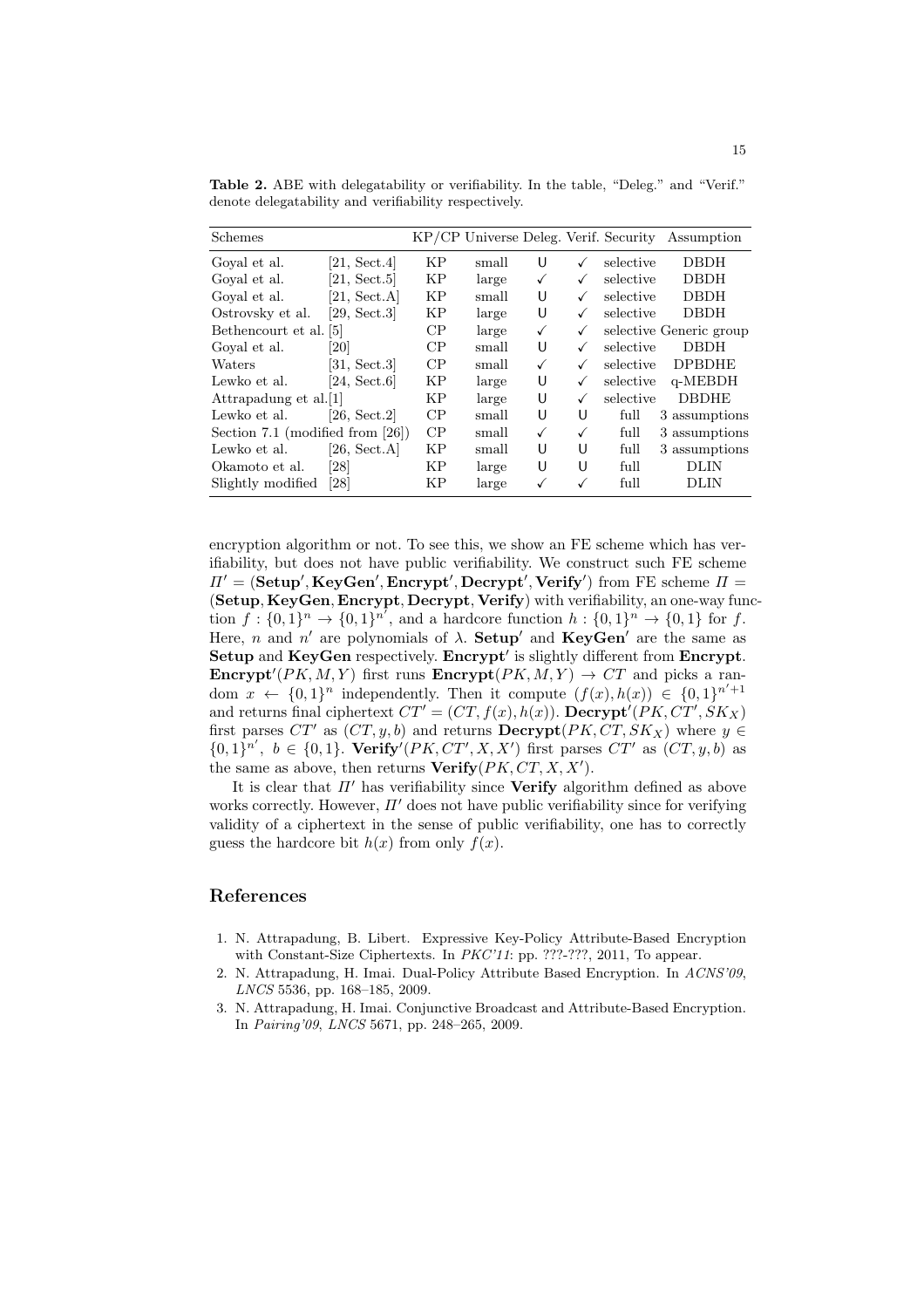- 4. J. C. Benaloh and J. Leichter, Generalized secret sharing and monotone function Proc of *Crypto'88*, *LNCS* 403 pp27-35, 1988
- 5. J. Bethencourt, A. Sahai, B. Waters. Ciphertext-Policy Attribute-Based Encryption. IEEE Symposium on Security and Privacy (S&P), pp. 321-334, 2007.
- 6. D. Boneh, X. Boyen. Efficient Selective-ID Secure Identity-Based Encryption Without Random Oracles. In *Eurocrypt'04*, *LNCS* 3027, pp. 223–238, 2004.
- 7. D. Boneh, M. Hamburg. Generalized Identity Based and Broadcast Encryption Schemes. In *Asiacrypt'08*, *LNCS* 5350, pp. 455–470, 2008
- 8. D. Boneh and J. Katz, Improved efficiency for cca-secure cryptosystems built using identity based encryption. In *CT-RSA'05*, *LNCS* 3376 pp87-103, 2005.
- 9. X. Boyen, Q. Mei, B. Waters. Direct Chosen Ciphertext Security from Identity-Based Techniques. in *ACM CCS'05*, pp. 320–329, 2005.
- 10. D. Boneh, A. Sahai, and B. Waters. Functional Encryption: Definitions and Challenges . In *TCC'11*, pp. ???-???, 2011, To appear.
- 11. R. Canetti, S. Halevi, J. Katz. A Forward-Secure Public-Key Encryption Scheme. In *Eurocrypt'03*, *LNCS* 2656, pp. 254–271, 2003.
- 12. R. Canetti, S. Halevi, J. Katz. Chosen-Ciphertext Security from Identity-Based Encryption. In *Eurocrypt'04*, *LNCS* 3027, pp. 207–222, 2004.
- 13. M. Chase. Multi-authority Attribute Based Encryption. In *TCC'07*, *LNCS* 4392, pp. 515–534, 2007
- 14. M. Chase, S. Chow. Improving privacy and security in multi-authority attributebased encryption. In *ACM CCS'09*, pp. 121–130, 2009.
- 15. L. Cheung, C. Newport. Provably secure ciphertext policy ABE. In *ACM CCS'07*, pp. 456–465, 2007.
- 16. I. Damgård and R. Thorbek, Linear integer secret sharing and distributed exponentiation.Proc. of *PKC'06* 3958, pp. 75-90, 2006.
- 17. D. Dolev, C. Dwork, M. Naor. Non-Malleable Cryptography (Extended Abstract). In *STOC'91*, pp. 542-552, 1991.
- 18. E. Fujisaki, T. Okamoto Secure Integration of Asymmetric and Symmetric Encryption Schemes. *Crypto'99*, *LNCS* 1666, pp. 537-554, 1999.
- 19. M. Green, S. Hohenberger Blind Identity-Based Encryption and Simulatable Oblivious Transfer. *Asiacrypt'07*, *LNCS* 4833, pp. 265-282, 2007.
- 20. V. Goyal, A. Jain, O. Pandey, A. Sahai. Bounded Ciphertext Policy Attribute Based Encryption. ICALP (2) 2008, *LNCS* 5126, pp. 579–591, 2008.
- 21. V. Goyal, O. Pandey, A. Sahai, B. Waters. Attribute-based encryption for finegrained access control of encrypted data. In *ACM CCS'06*, pp. 89–98, 2006.
- 22. C. Gentry, A. Silverberg. Hierarchical ID-Based Cryptography. In *Asiacrypt'02*, *LNCS* 2501, Springer, 2002.
- 23. J. Herranz, F. Laguillaumie, C. Rafols. Constant-Size Ciphertexts in Threshold Attribute-Based Encryption. In *PKC'10*, *LNCS* 6056, Springer, 2010.
- 24. A. Lewko, A. Sahai, B. Waters. Revocation Systems with Very Small Private Keys. In IEEE Symposium on Security and Privacy (S&P) pp.273-285, 2010.
- 25. A. Lewko, B. Waters. Decentralizing Attribute-Based Encryption. Cryptology ePrint Archive: Report 2010/351, 2010.
- 26. A. Lewko, T. Okamoto, A. Sahai, K. Takashima, B. Waters. Fully Secure Functional Encryption: Attribute-Based Encryption and (Hierarchical) Inner Product Encryption. In *Eurocrypt 2010*, *LNCS* 6110, pp.62-91, 2010.
- 27. M. Naor, M. Yung, Public-key Cryptosystems Provably Secure against Chosen Ciphertext Attacks. In *STOC'90*, pp. 427-437, 1990.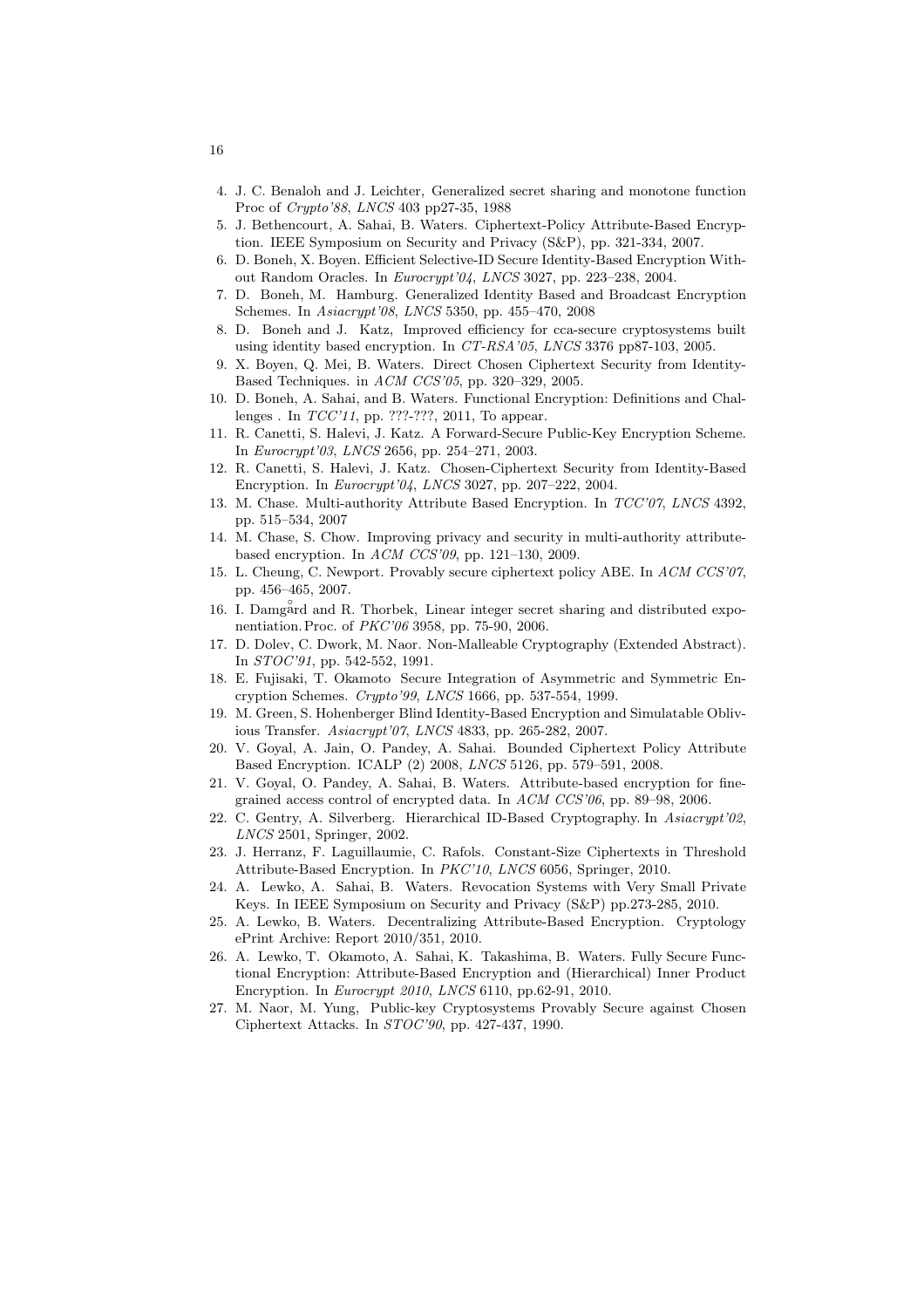- 28. T. Okamoto, K. Takashima, Fully secure functional encryption with general relations from the decisional linear assumption.In *Crypto'10*, *LNCS* 6223, pp. 191-208, 2010.
- 29. R. Ostrovsky, A. Sahai, B. Waters. Attribute-based encryption with non-monotonic access structures. In *ACM CCS'07*, pp. 195–203, 2007.
- 30. A. Sahai, B. Waters. Fuzzy Identity-Based Encryption In *Eurocrypt'05*, *LNCS* 3494, pp. 457–473, 2005.
- 31. B. Waters. Ciphertext-Policy Attribute-Based Encryption: An Expressive, Efficient, and Provably Secure Realization. In *PKC'11*: pp. ???-???, 2011, To appear.

# **A Variants of** CP-ABE2 **and** KP-ABE2

In Table 3, we show CP-ABE3 and KP-ABE3 which are variants of CP-ABE2 and KP-ABE2, respectively. These schemes are very similar, differences are that CP-ABE3 and KP-ABE3 are constructed from verifiability whereas CP-ABE2 and KP-ABE2 are constructed from delegatability.

| Conversion CP-ABE3                                  | Conversion KP-ABE3                                    |
|-----------------------------------------------------|-------------------------------------------------------|
| CPA CP-ABE w/ verifiability                         | CPA KP-ABE w/ verifiability                           |
| $\Rightarrow$ CCA CP-ABE                            | $\Rightarrow$ CCA KP-ABE                              |
| Attribute set $X' = X \cup W$                       | $X' = X$<br>Policy                                    |
| $Y' = Y \wedge (\wedge_{P \in S_{nk}} P)$<br>Policy | Attribute set $Y' = Y \cup S_{vk}$                    |
|                                                     |                                                       |
| Subroutine                                          | Subroutine                                            |
| If $Verify(PK, CT, X \cup W, X \cup S_{vk}) = 0$    | If $Verify(PK, CT, X, X \wedge_{P \in S_{nk}} P) = 0$ |
| or $\perp$                                          | $or \perp$                                            |
| Return $\perp$ .                                    | Return $\perp$ .                                      |
| Else                                                | Else                                                  |
| Return $\textbf{Decrypt}(PK, CT, SK_{X'})$ .        | Return $\textbf{Decrypt}(PK, CT, SK_{X'})$ .          |

|  |  | Table 3. How to setup $X', Y'$ and Subroutine in CP/KP-ABE3. |
|--|--|--------------------------------------------------------------|
|--|--|--------------------------------------------------------------|

# **B Weaker verifiability**

Our conversion still works even if the underlying FE scheme does not satisfy our verifiability but a weaker notion than it. This weaker variant of our verifiability is defined as follows.

**Definition 8** *A FE scheme Π is said to have weaker verifiability if there exists a polynomial time algorithm* **Verify** *that takes as We require that if*  $R(X, Y) = 0$  $or R(X', Y) = 0$ *, then* **Verify** *outputs*  $\perp$ *. Here,*  $Y$  *is obtained from parsing*  $CT$ *.* 

*1. If*  $SK'_{X}$  *is output of*  $KeyGen(PK, MSK, X)$ *, then*  $Pr[$ **Decrypt** $(PK, CT, SK_{X})$  = **Decrypt**(*PK, CT, SK<sup>X</sup>′* )*|*  $SK_X \leftarrow \textbf{KeyGen}(PK, MSK, X), \; SK_{X'}\textbf{KeyGen}(PK, MSK, X'),$ *always holds.*